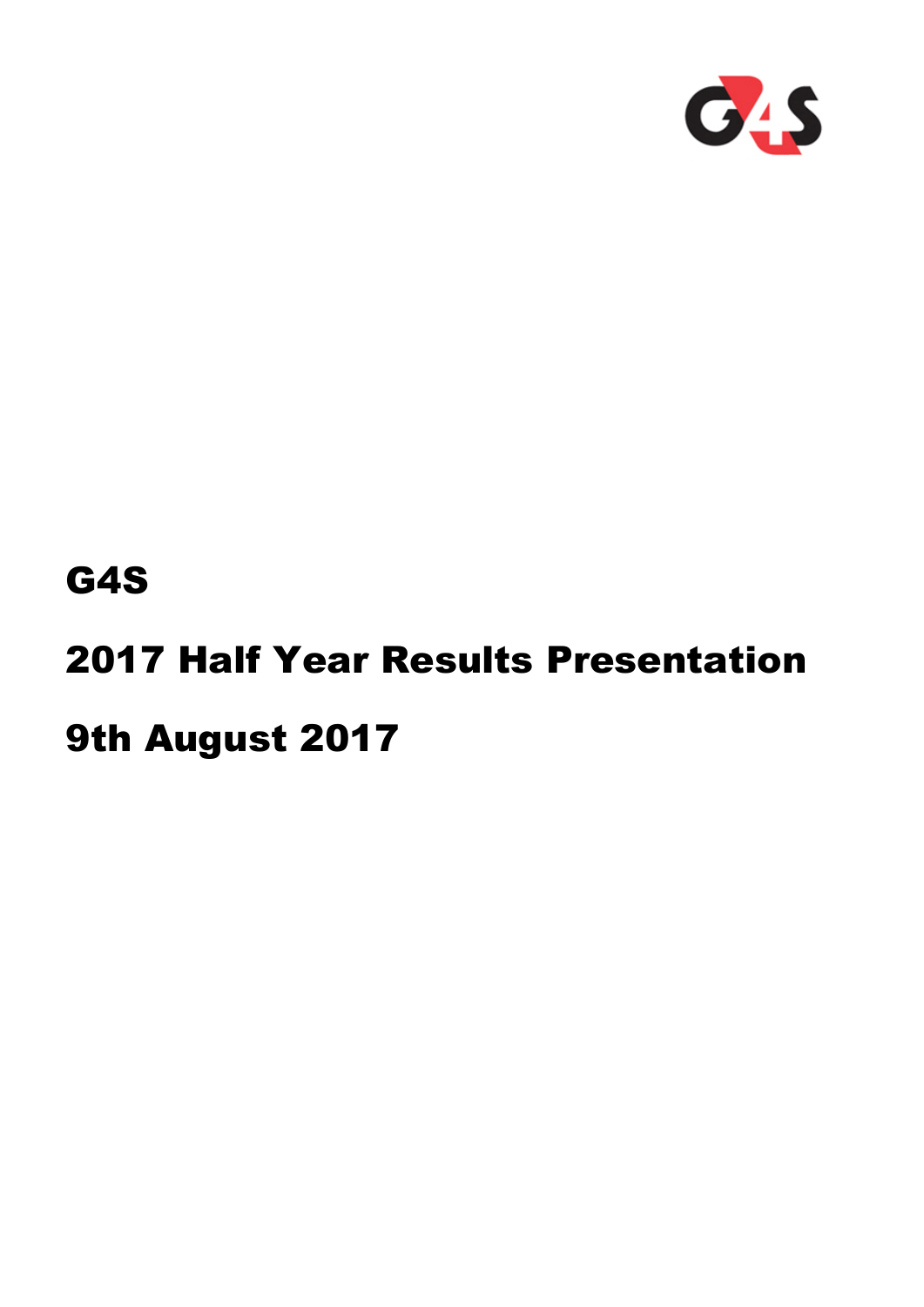**G4S Ashley Almanza, Chief Executive Officer Tim Weller, Chief Financial Officer Helen Parris, Director of Investor Relations** 

**Questions From Allen Wells, Exane BNP Paribas Nicholas de la Grense, Merrill Lynch Andy Grobler, Credit Suisse Robert Plant, JP Morgan Sylvia Barker, Deutsche Bank Paul Checketts, Barclays Capital Kean Marden, Jefferies - via webcast Nigel Hawthorne (?) - via webcast Jeff Kessler, Imperial Capital - via webcast**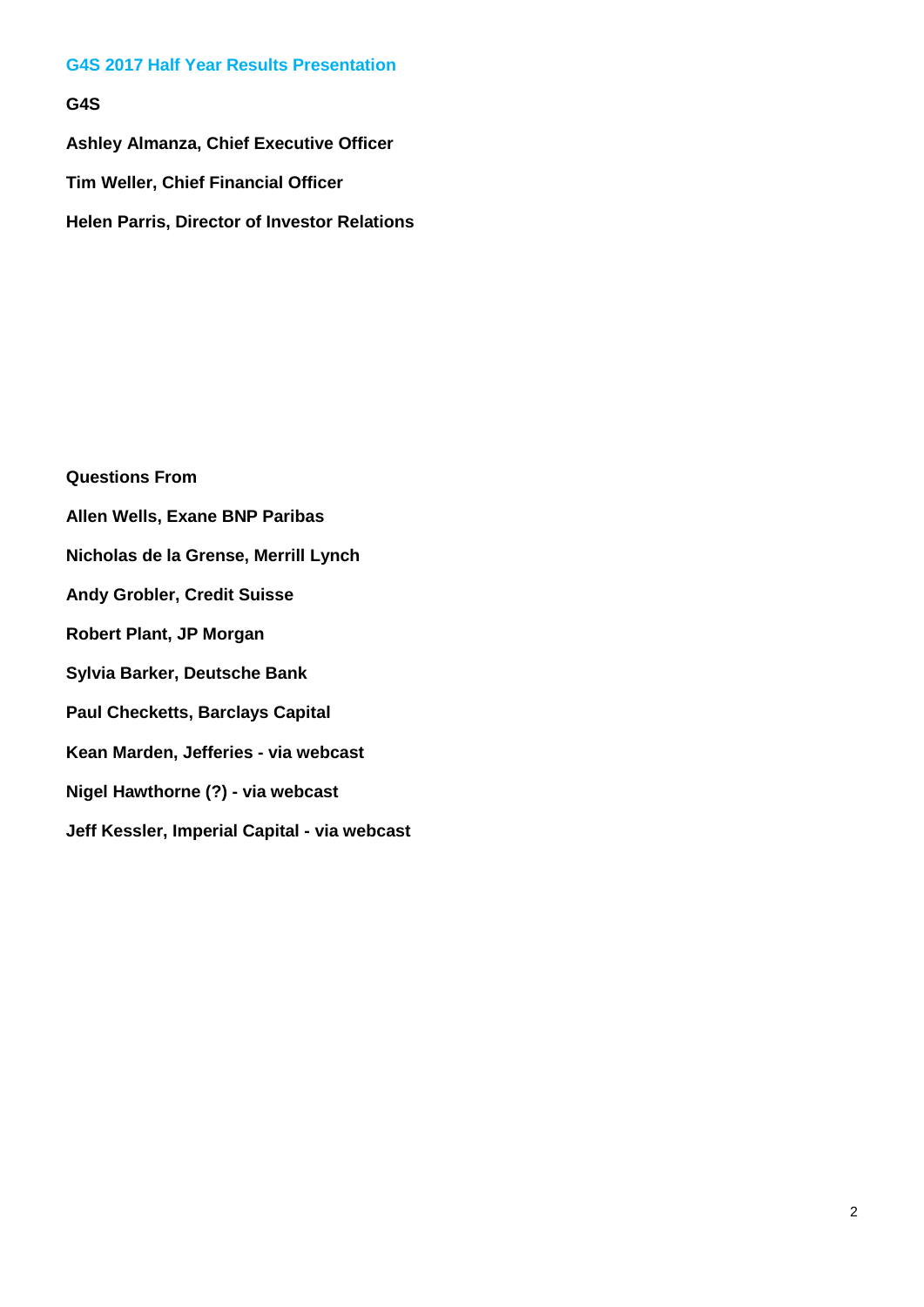# *Introduction & Key Highlights*

# **Ashley Almanza, Chief Executive Officer**

Good morning everyone and welcome to our half year results presentation. My name is Ashley Almanza, I'm the Chief Executive at G4S and I'm joined by Tim Weller, our Chief Financial Officer. We have a presentation for you this morning and there will be plenty of time for Q&A.

So before we get started can I draw your attention to our customary disclaimer and ask that you read it carefully when you have a moment.

Now our agenda for this morning is highlights first and then I'll ask Tim to come up and take us through the numbers in a bit more detail. Then we'll look ahead to the next stage of our transformation programme.

So beginning with the highlights, for the first six months of this year we posted revenue of £3.7bn from our continuing operations, which was growth of 6.2%. And that means that for the last 18 months we've posted average revenue growth from our continuing businesses of over 6%.

Our earnings were up by 7.6% at £128m, that's after investing in continuing growth, sales, business development, new products, new services.

Operating cash flow was £192m which was down by about 31% on the same six months last year. And this was in line with the guidance that Tim gave us in March of this year when we reported on the full year, with cash flow being weighted to the second half of the year and we still expect good cash conversion for the full year. Tim will take us through that in a bit more detail.

Net debt to EBITDA continued to improve, it came in at just below 2.7 times and that compares with 3.3 times at the 30th of June last year. So we're well on track to achieve our target of 2.5 times by the end of the year.

The Board has declared a dividend - an interim dividend of 3.59 pence per share and this is consistent with the guidance that we set out on our dividend for as long as our net debt to EBITDA is above 2.5 times.

Now, a quick word on health and safety, this is something - for those of you who've followed our story for a while, this is something that we have invested a lot of time, effort and indeed money into improving. Health and safety is a huge challenge for our industry, not least because of the work that we do.

I'm pleased to say that for probably the first time in three years we can see significant progress in our health and safety culture and our health and safety performance. There is not only an ethical dimension, which is the first and the most important dimension to the work we do in health and safety, but we believe deeply that ultimately it conveys a competitive advantage in our business.

In the first six months of this year we saw our fatality rate, we're in an industry where I'm afraid fatalities are a reality, our goal is zero harm, but we saw our fatality rate fall by 50%. Now that's six months and you can't read too much into that other than to say I think it's the first time that we've seen this step change in our safety performance. We know as a management team there is a lot still to do to reach our goal of zero harm, but of one thing I'm absolutely certain, everyone on the management team is wholeheartedly committed to that goal and we look forward to telling you more about that when we report our full year results.

Turning back to the financials, let's take a look at the regional performance. As you know we're organised into seven geographic regions and in the first six months of this year all of our regions, with the exception of the Middle East, India, posted both revenue and profit growth. For some time now we've been highlighting the risk to the downside in the Middle East, India region, not least because of the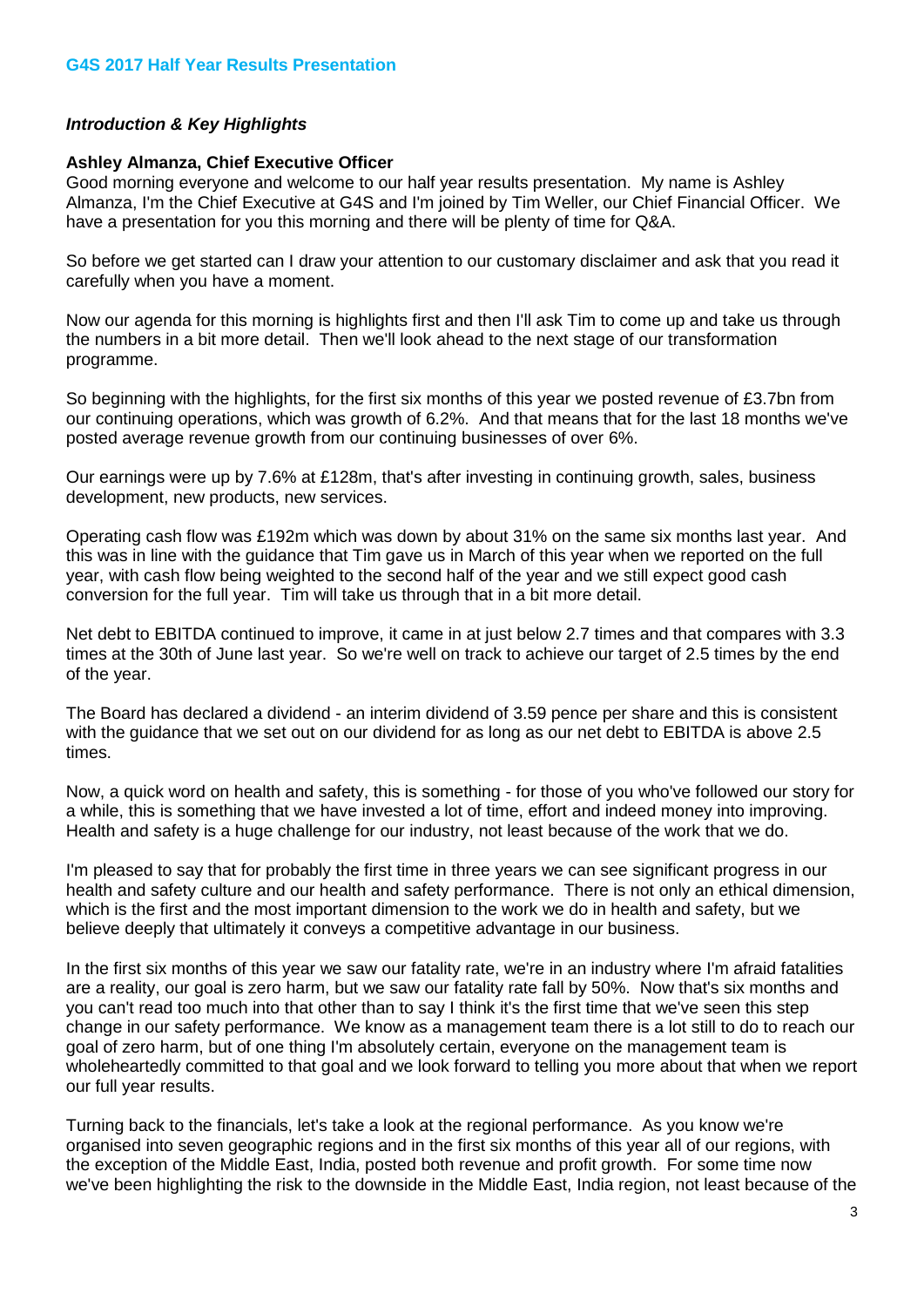prolonged period of low oil and gas prices. And indeed that is what we have now seen coming through in our business in the first six months of this year, with revenues down 7.8% and profits down 24%.

Elsewhere though we saw good growth, Africa we were pleased to see continuing recovery of the economic conditions and in our business and 6% revenue growth translating into 9% growth on the bottom line.

Asia Pacific and Latin America we saw modest growth, 2.8% and 4.5% respectively.

In both of those regions we set in motion last year productivity programmes and we are starting to see the benefits of those come through with each of those regions posting growth of over 15% at the PBITA level.

In Europe we posted good growth again, 4.1% I think is a very respectable growth rate in this market and we continue to be optimistic about the medium to long term prospects in Europe. Our business now is on a much stronger footing and I think the sales and marketing team are doing a terrific job of getting our new products and services into the marketplace. Hereto we put in place a productivity programme last year and profits grew very strongly, over 26% for the first six months.

In North America the standout growth region again, top line growth of over 20%. We grew both our Security business and our Cash business, clearly our Cash business has been growing faster, but our Security business grew at 5%. And that was a constrained growth rate.

What do we mean by that? Well, we remain committed to pursuing growth in a disciplined fashion. In some of the markets in which we're operating in North America there is undoubtedly a tight labour situation and so I think you have to be very selective about the contracts that you bid for. You need to be confident that not only can you win the contract, but that you can deliver the service that you've promised to the customer and make a proper return. And so we're quite happy with 5%, but that is a constrained growth rate.

UK and Ireland we saw revenues grow by 1.9% and profits up by 3.9%.

When we look at our diversified business overall we continue to be optimistic about the prospects for the Group as a whole. We're cautious about the prospects in the near term in the Middle East and in UK because in both of those markets there's elevated uncertainty. But elsewhere we continue to see real strength in our pipeline and good prospects to continue to grow the business.

And taking a look at our pipeline it now stands at £7bn annual contract value. That is after converting £700m of new contract wins in the first six months. The pipeline, much like our business is diversified by service, market and customer segment, which gives it additional resilience. And we believe that this pipeline continues to support average growth rates of around 4% to 6% over the medium term.

Very importantly the quality of our pipeline is improving. There is no question that when we look at our pipeline today, versus even 12 months ago it's a better quality pipeline. And there are several reasons for that and the most important is I think we're getting better at qualifying our pipeline. That is to say screening opportunities at an early stage of entry into the pipeline, deselecting those that we do not think we're going to carry through to a full bid, and focusing our resources on those where we think, as I said earlier, we can not only win, but we can deliver and deliver profitably.

I think the other reason is that our new products are changing the shape of our pipeline; we've got some very exciting prospects with our new products in both Secure Solutions and Cash Solutions.

So on that note I'm going to hand over to Tim who will take us through the numbers and then I'll return to look ahead to the next stage of our transformation programme, Tim.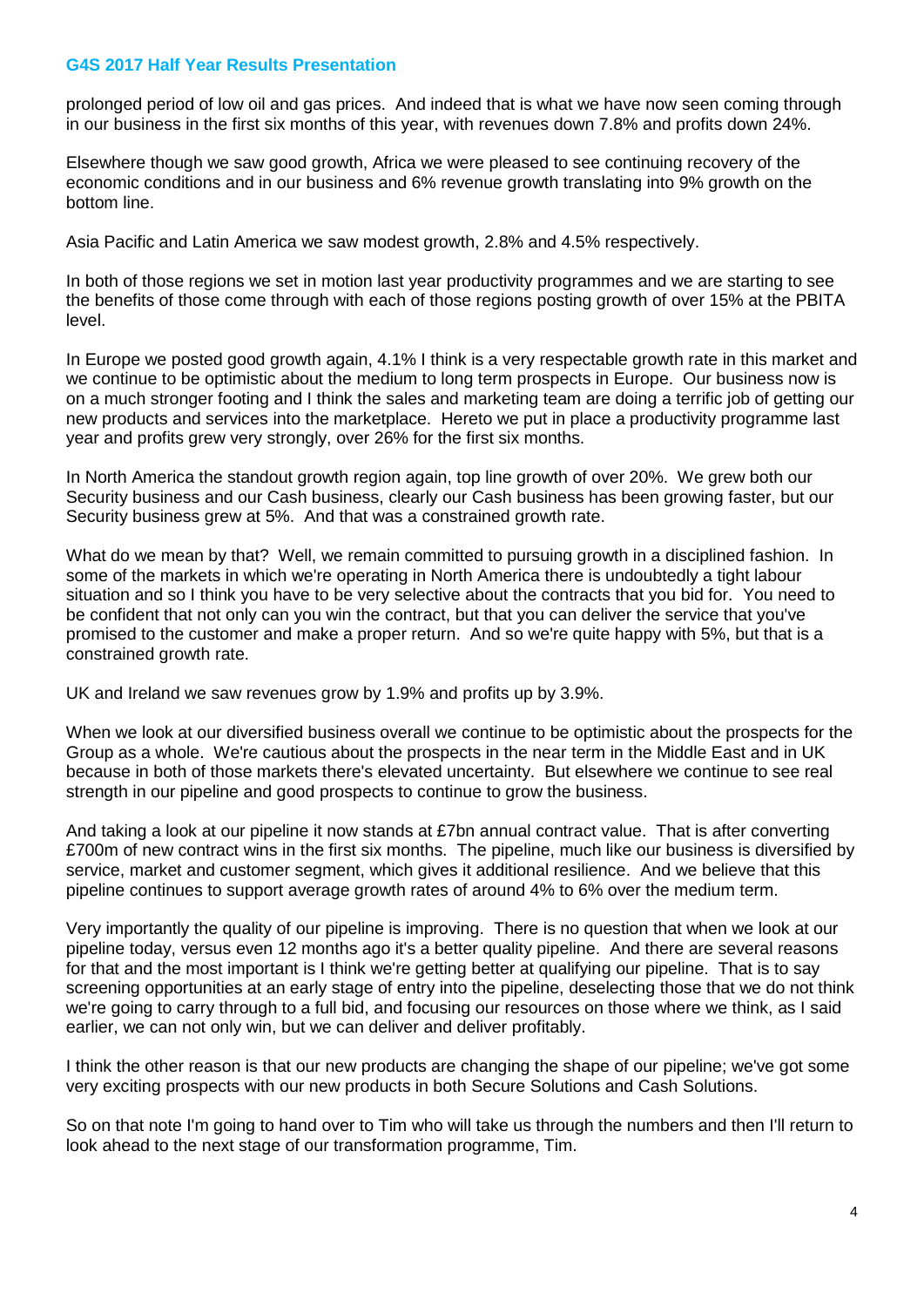. . . . . . . . . . . . . . . . . . . . . . . . . . . . . . . . . . . . . . . . . . . . . . . . . . . . . . . . . . . . . .

# *Financial Review*

# **Tim Weller, Chief Financial Officer**

Thanks Ashley, good morning everyone. As Ashley has outlined we've reported a very good set of first half results this morning. We continue to manage the legacy contract portfolio effectively and we've made significant progress delivering on our portfolio strategy during the six months.

So let me now turn to the results starting as usual with the statutory numbers. Statutory revenues for the half year were £4bn, up 12.5% at actual rates. This reflects good growth from our continuing businesses of 6.2% at constant exchange rates and 17% at actual rates.

PBITA grew by 16.7%, reflecting the performance in our continuing businesses, coupled once again with favourable exchange rate movements.

Specific and other separately disclosed items including investment in restructuring, profit on disposal of businesses and amortisation in respect of historical acquisitions resulted in a net gain of £37m, after last year's charge of £35m, with the main reason for the year on year swing being the £68m profit on disposal of businesses which we recorded in this half.

As a result statutory earnings improved from £69m in the first half of 2016 to £150m this year, with EPS increasing from 4.5 pence per share to 9.7 pence. Whilst cash generated from operations decreased in line with our expectations to £170m.

Net debt has reduced by £175m over the last year, resulting in a net debt to EBITDA ratio of 2.7 times at the end of June 2017, compared with 3.3 times at June 2016.

Turning now to the bridge from continuing businesses to our statutory results as set out on page 3 of today's release. The presentation here is consistent with the component analysis that we adopted a year ago. I'll take you through the continuing business results in a minute, but first looking at the other components. We continue to manage effectively the onerous contract portfolio. Related cash outflows were £6m with operational improvements enabling us to keep spend at the lower end of our expected range. We've increased the onerous contract provision by £4m after tax on one of our contracts in anticipation of higher delivery costs going forwards.

Our portfolio businesses generated revenues of £200m and PBITA of £2m in the half, with the revenue down significantly as a result of the disposals completed in 2016 and in the year to date.

In the first six months we closed five businesses and completed the sale of a further six, realising net cash proceeds of over £150m.

Since 30th of June 2016 seven businesses previously included as portfolio have been reclassified as continuing businesses. Management focus and changing market conditions have resulted in improved performance and we've formally concluded we will retain them. As we did at the last year end we've provided a full reconciliation of the impact of these movements on the prior half year in the back of today's release, and analysed the effect on the prior full year in the appendices to these slides.

Restructuring costs of £11m after tax relate mainly to strategic efficiency programmes in the UK and Ireland and Europe.

Finally, acquisition related amortisation and other of £38m after tax reflects that £68m pre-tax profit on the disposal of businesses which I mentioned earlier, offset mainly by provisions of £6m for subcontractor claims and a £6m non-cash charge for amortisation of acquisition related intangibles. The latter is sharply down on the £19m charge in the first half of 2016 as certain intangibles held in a number of these acquisitions were fully amortised in that year.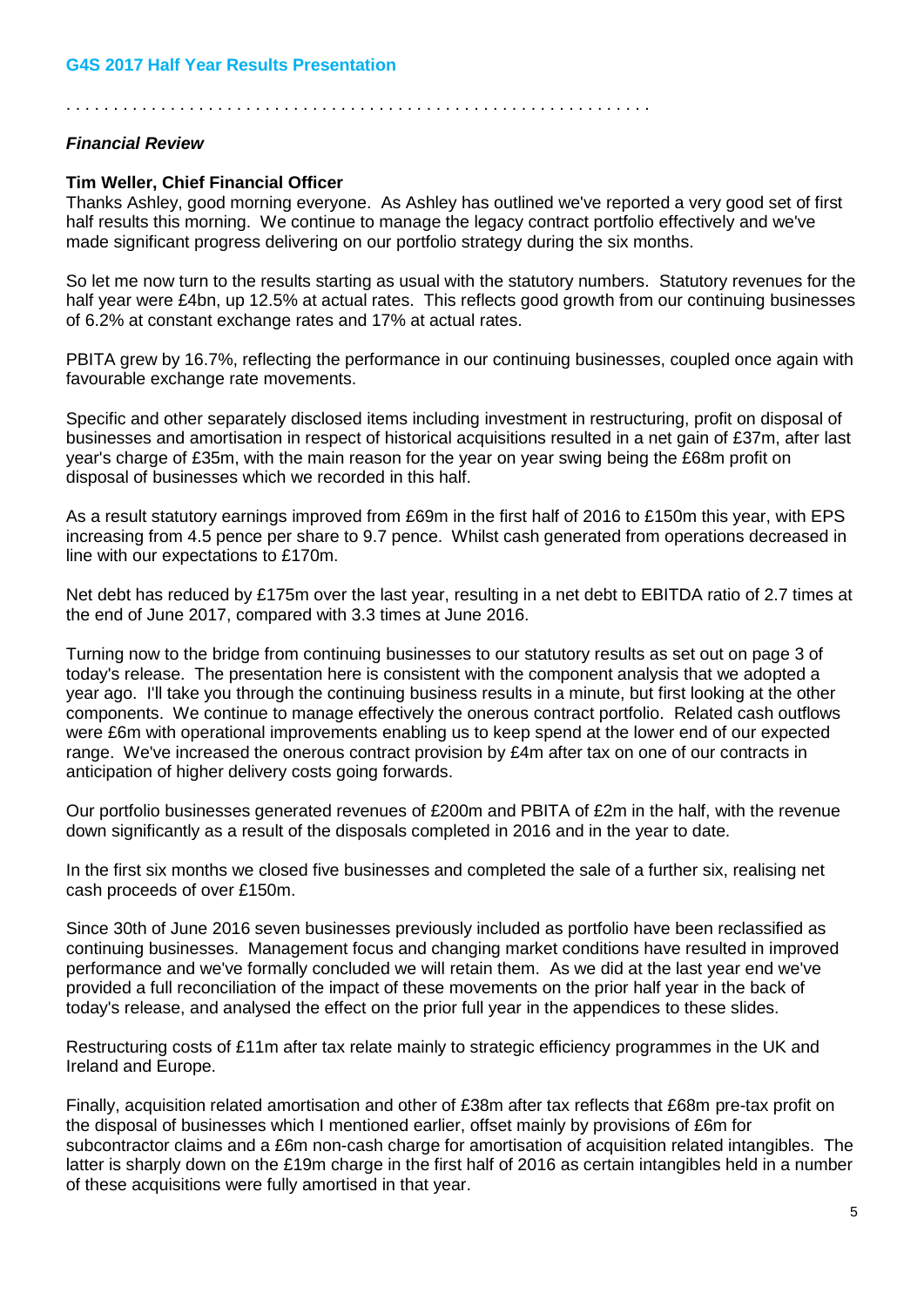So turning now to the performance of our continuing businesses. Overall Group revenues grew by 6.2%, slightly ahead of our medium term expectation of 4% to 6% reflecting good growth across all regions except the Middle East and India.

PBITA was £235m, up 5.9% and our resulting operating margin was 6.3%, broadly unchanged on the same period last year with a strong performance in most regions offset by weaker trading in the Middle East and India.

The interest charge was £54m, £5m higher than the first half of 2016. The increase is mainly a result in a temporary step up in gross borrowings following the €500m bond issued in November to pre-finance the March and May 2017 debt maturities. We continue to expect a full year interest charge of around £100m.

The effective tax rate for the half year was 24% and earnings were up 7.6% to £128m, with earnings per share of 8.3 pence.

Operating cash flow, after pension deficit repayments of £20m, was £192m, down around 30% in line with our expectations. Operating cash flow in the first half of 2016 was particularly strong, reflecting the beneficial impact of better terms and conditions negotiated with a large number of suppliers and the recovery of weak cash flow performance in the last few months of 2015.

As I mentioned at the full year results in March this meant that the working capital profile in 2016 was somewhat unusual from a seasonality perspective and as expected 2017 has reverted to the more normal pattern, with cash generation significantly weighted towards the second half.

And this slide looks in more detail at the cash flow trends in the first half, where we saw and £83m working capital outflow compared with the unusually strong inflow of £53m in the first half of 2016 which I've just talked about.

In the first half of 2015 and 2014 we saw working capital outflows of between £60m and £70m each year, so you can see that we've reverted to our typical seasonal working capital profile in 2017.

Receivables movements resulted in a working capital outflow of £52m, primarily reflecting the year on year growth in revenues.

Whilst the 30th of June 2017 days sales outstanding is slightly better than the 53 days we saw in June 2016 and 2015, we continue to focus on cash collection. We're pleased to see overdue receivables as a proportion of annual revenue falling from 4.1% to the current half year 3.3% over the last two years. Nevertheless we continue to believe that there is scope for further improvement in our overall receivables management operation.

A decrease in payables over the first half of 2017 resulted in a working capital outflow of £38m, mainly as a result of payments in the first half of this year to suppliers of equipment which is purchased in the run up to the 2016 year end.

Our resulting OCF conversion was 82%. We continue to manage working capital tightly and given the typical seasonality profile we anticipate for the remainder of 2017 we expect OCF conversion to be in the normalised range of around 100% to 125% for the full year.

Our ongoing portfolio programme continues to benefit the Group in terms of strategic focus and balance sheet strength. To date we've sold 35 businesses and have raised proceeds of over half a billion pounds, of which some £150m, arose during the first half of this year, including the completion of the sale of G4S Israel, US Youth Services and our UK Children's Homes business.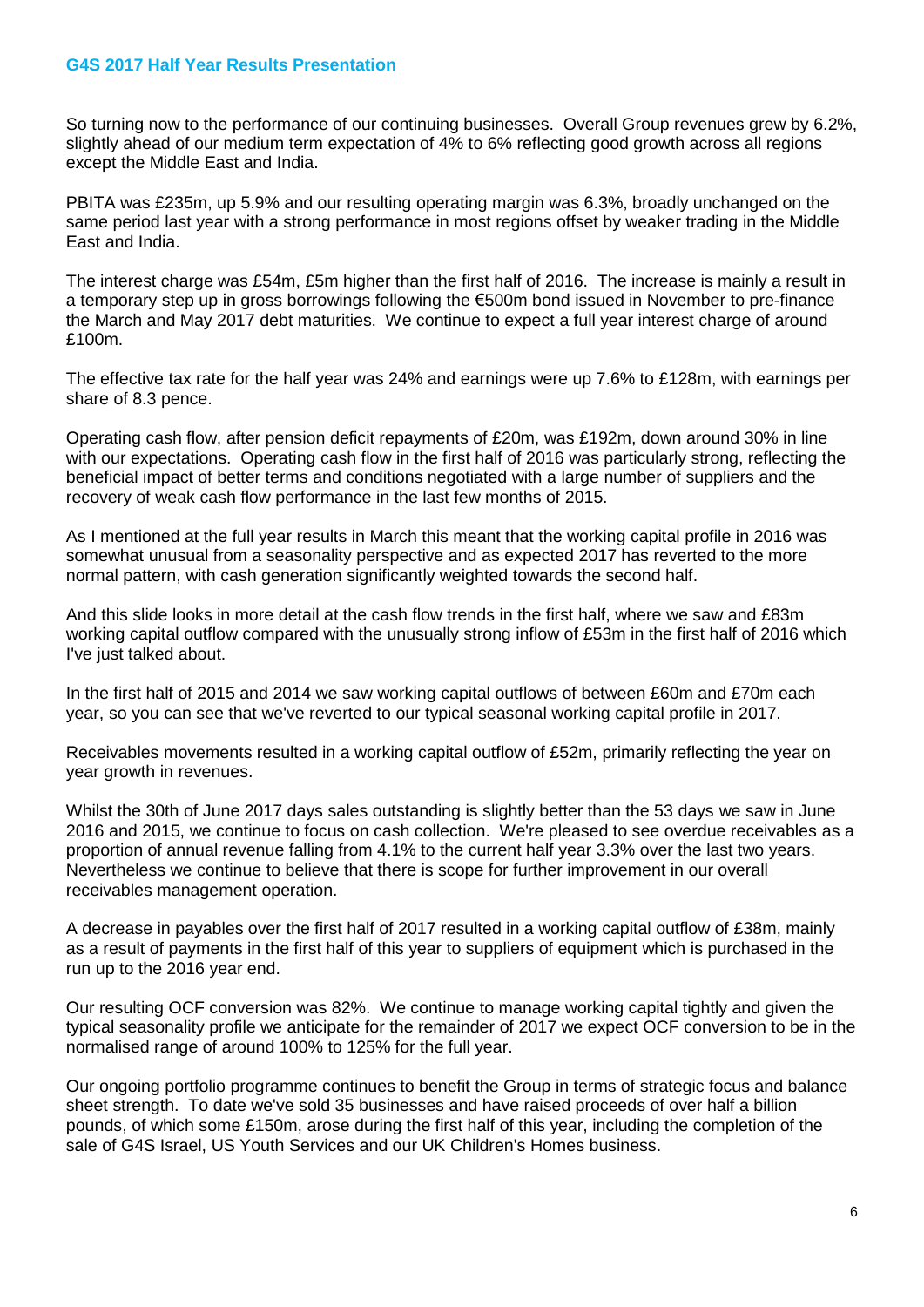So let me now turn to cash flow and net debt. The full movement of net debt is shown in this slide starting with the year end 2016 net debt of £1.67bn; operating cash flow was £192m. In terms of investing activities we invested £44m in capex and finance leases. We expect this to be in the range of £100m to £120m for the full year.

The £13m restructuring outflow is mainly in respect of strategic restructuring initiatives I our Europe and UK and Ireland regions.

We received net cash consideration of £51m from disposals and made no significant acquisitions.

Looking at the use of funds of £208m, we paid net interest of £48m. Cash tax paid was £41m, in line with expectations. And our dividends paid to equity minorities were £103m. After a small foreign exchange movement we finished the year with net debt £63m lower at £1.61bn.

On the financing front we've very strong liquidity, with access to unutilised but committed funds of £930m from our £1bn revolving credit facility which was recently extended to 2022. Our recent six year €500m bond, which we launched in June this year was heavily oversubscribed and maps the November 2016 bond with a coupon of 1.5%.

Our net debt to EBITDA finished the year at 2.7 times, compared with 3.3 times at the last half year, we remain on track to reduce that further to our target of 2.5 times or lower by the end of this year.

With that I'll now hand back to Ashley.

. . . . . . . . . . . . . . . . . . . . . . . . . . . . . . . . . . . . . . . . . . . . . . . . . . . . . . . . . . . . . .

# *Looking Ahead*

# **Ashley Almanza, Chief Executive Officer**

Thank you Tim. We're going to take ten minutes or so to look ahead. Now, not only is the company soundly financed as Tim has presented to us a few minutes ago, but without question today the company stands on much stronger foundations than we did three and a half years ago. And as we look forward to the next three and a half years, the next stage of our transformation programme we've got plenty of good reasons to have increasing confident in our ability to deliver strong earnings and cash flow growth.

Well, why is that? We see an opportunity in our business to not only grow revenues but to improve our revenue mix and to extract further productivity benefits. Revenues, there is undoubtedly good demand for security services, right across our global footprint.

Revenue mix - we've been investing in technology enabled solutions in both our Cash business and our Secure Solutions business and we've been building the resource and capability that enables us to offer these new products and services on a standalone basis, or together with our traditional services as an integrated offering. And that is undoubtedly starting to find favour in the marketplace. It also offers us the opportunity to earn a higher margin on integrated services.

So we believe that this business, our pipeline, our geographical market positions not only give us the opportunity to grow the business at between 4% and 6% over the medium term, but that our products and our growing capability give us the opportunity to improve our revenue mix.

Finally, productivity, we've learnt a great deal about productivity in our company over the last three, three and a half years, and applying what we've learnt to our plans over the next three and a half years on a prudent basis we believe we can extract another £90m to £100m per annum, recurring benefit, by the time we get to 2020.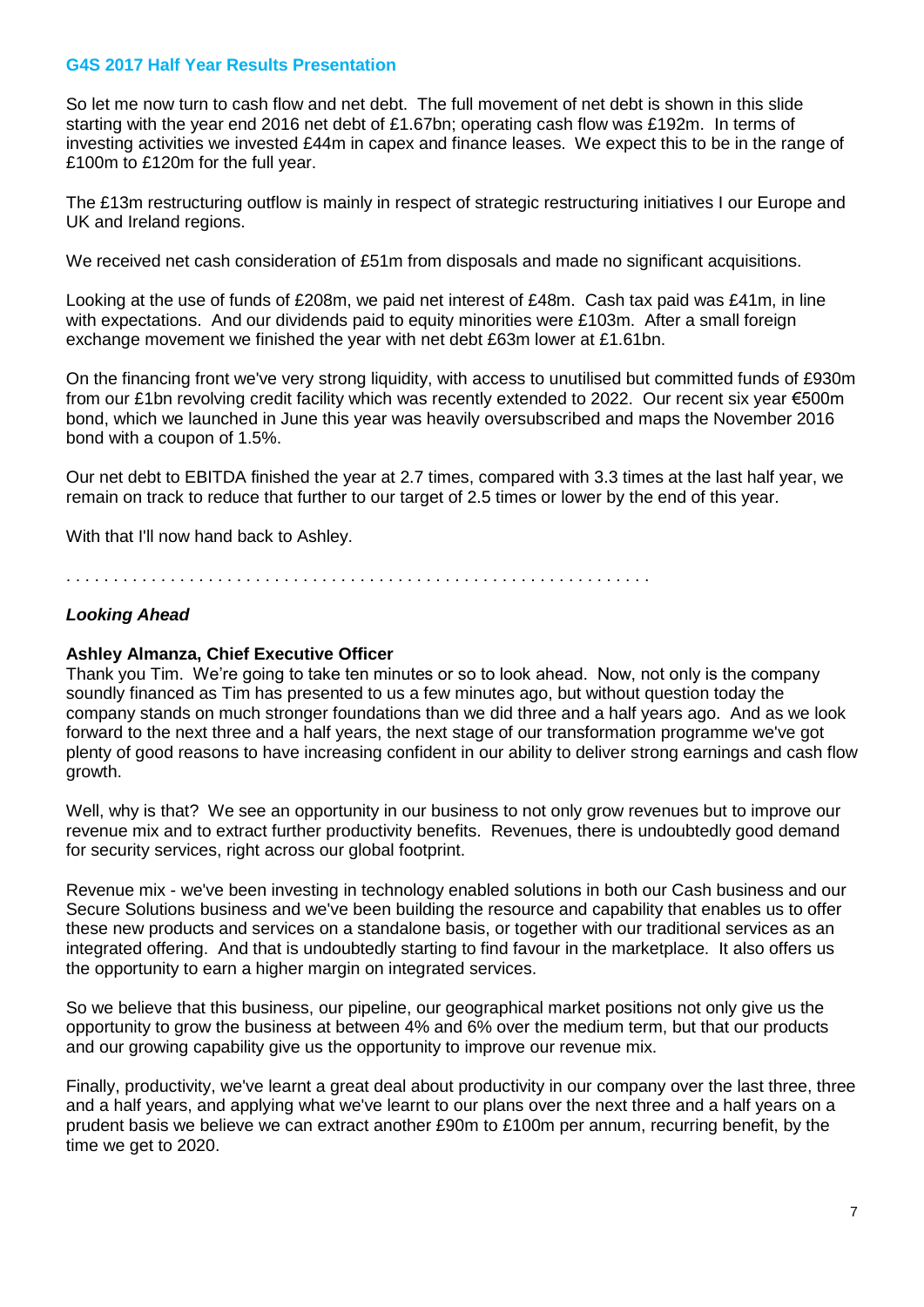And if you pull all of these things together you can see the basis of our increased confidence in our ability to grow earnings and operating cash flow over the next stage of our transformation. All of this will be done within a financial framework with net debt to EBITDA of 2.5 times or less.

So we'd like to take a moment to dig a bit deeper into the sources of growth and productivity in the business plan, starting with our Secure Solutions business. This is a chart that we showed you in March and just to recap, what it shows - it's based on data produced by Freedonia, a research organisation that covers, or specialises in the security industry. And it shows a projection of growth out to 2025 in demand for security services, security and related services in all of the regions in which we operate.

This is broadly consistent with our own internal assessments of the potential in the markets in which we operate, with the exception that we see more balance between the opportunity in developed markets and emerging markets. As you know over the last 18 months our developed markets have grown very strongly and we continue to believe that they hold great potential. So we see more of a balance than the picture presented here by Freedonia, but nevertheless the overall background is positive.

On the right hand side you can see a picture which describes the supply side of our industry. And really the key point here is that there are only a small number of very large players. As we said earlier this year, we believe that plays to our advantage and to other large companies in the industry. Well why is that? Well, because the needs of our mid-sized and large clients - security needs are changing. They are becoming more complex.

This is another slide that you've seen before and it's based upon a survey that we conducted, but also that external research has provided us with. And this shows a picture of what a typical chief security officer, or security director will be looking at in a medium to large enterprise, private or public. And the picture is much more complex than it was even five years ago. That means our clients need more sophisticated solutions to address a more complex security landscape. We believe that larger players and of course from the previous graph you saw that G4S is the largest player in the security industry, have the resource and the capability to address the client's needs in a more effective way than perhaps many of the smaller players in our industry.

And so for the last three and a half years we've been investing in growing the resource and capability which enables us today to not only help our clients assess their risk profile, but to work in partnership with clients to develop, design, build and integrate solutions that meet more complex security needs. And in some cases we go beyond that and we manage the security infrastructure on behalf of our clients.

In the past we've shown you examples, recent examples of how this investment over the last three and a half years had begun to pay dividends. We've got a couple more for you this morning. This is a very large redevelopment project in Manhattan; it's the largest multiuse residential, commercial, retail, redevelopment programme in the United States. I was visiting the client in April this year; it truly is a very impressive development. We have been working with the client from very early on in this project to assess their needs, assess the risk profile of this development, not just during construction, but when it's fully operational.

We've developed and designed in partnership with the client an integrated solution and we're now in the process of building that solution and ultimately we will operate both manned security and security systems, fire systems, and a security operations centre.

I think this is just another example of our new approach to developing security solutions, integrate solutions for our customers, finding real traction in the marketplace.

Closer to where we are today here in London for those of you who are here and not dialling in, we have another example, the Thames Tideway project, which is one of the largest infrastructure projects in the UK today. Here again we started at a very early stage working with the client to identify security, fire and other risks, not just during construction but over a ten year period, what will be the changing risk profile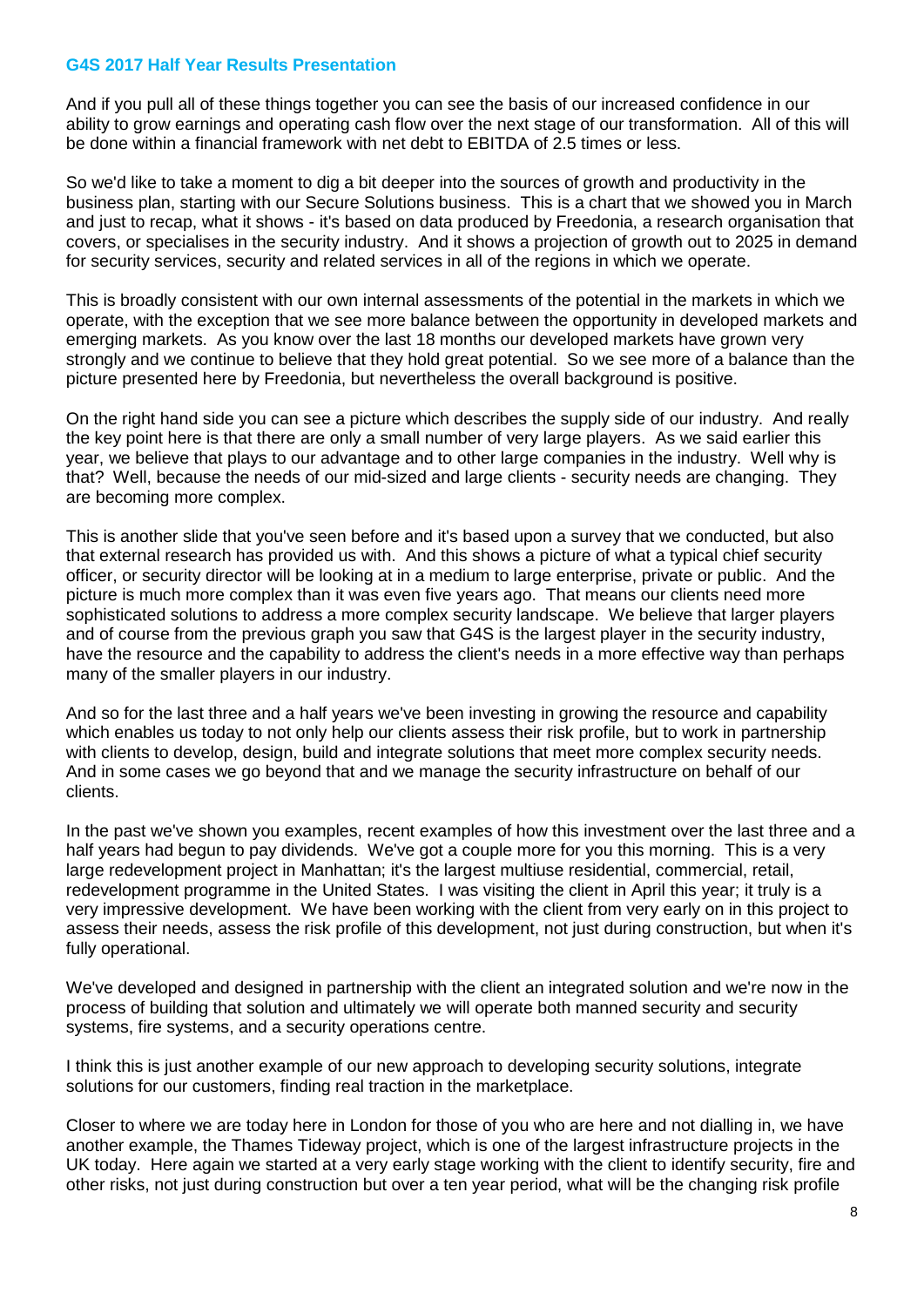of this asset through construction, commissioning and operation. And we have designed and we are building today an integrated security solution combining third party technology, G4S proprietary technology, SecureTrax, Risk360 and our manned security services. And again here we're not just going to design and build, but we are ultimately going to operate the security operations centre on behalf of the client over a ten year period.

We're absolutely convinced this is going to be a growing feature of our business over the next three, three and a half years and we can see clear signs of that in our pipeline.

If you take that and you apply it to our global footprint I think you can understand why we are fundamentally positive about the growth prospects for this business. These integrated solutions today are being delivered largely in our developed markets, in North America, the UK and in Europe. But increasingly we're starting to market the same solutions in our emerging market businesses and we are finding traction, in fact I think we showcased one at the full year results which was a project in Indonesia. And we're seeing more of the interest starting to develop in emerging markets.

So applying our growing resource and capability, our traditional services and our new products and services across a broader geographical footprint gives us great confident that we can continue to grow and grow profitably in our Secure Solutions business over the next three to three and half years.

Turning now to Cash Solutions our other principal business segment and starting again with a general market picture. This is updated data, we showed you some data at the year end, it's moved on since then, this is a more recent study by RBR, and it looks at ATM cash withdrawals, which is a proxy for activity levels in the industry, it drives volumes in our industry.

Each national market has distinct characteristics and each national market is different. But you can draw a broad general conclusion which is to say that when you look ahead the next five years we expect volumes to continue to grow in emerging markets and in the more mature developed markets volumes to be flat, in some cases down, in some cases marginally up.

That's a very, very interesting data point for us, because if you look at our Cash business over the last few years our developed markets have grown faster than our emerging markets. And I think this just reemphasises a lesson that's been learnt many times in business, it is possible with the right strategy and the right resource and capability to grow very, very strongly in a mature market. And that's what we're doing in our mature Cash markets today. And when we look at our pipeline it's what we expect over the next stage of our business plan. We will also of course continue to invest in emerging markets and seek to capitalise on the top line growth in those markets.

Our strategy focuses on two things, reducing the cost of using cash - cash handling, for our customers and in some cases for their customers and increasing the ease of use. We're looking to reduce the absolute cost on a unit basis of handling cash and also the relative cost, relative to other forms of payment. That makes cash not only more competitive today, but it extends its longevity as a payment instrument.

And in very simple terms there are three ways that we're going about this, aggregation, we're constantly looking to aggregate volumes onto existing infrastructure, utilisation, rationalising our networks, which we've done in the UK and in Ireland and to a lesser extent in Europe. Rationalising those networks to get the utilisation up and produce better economics. And innovation, bringing new products, new solutions to our customers which make it more cost effective and easier for them to handle cash.

Looking at some of the more specific sources of demand in our business, again looking not only at what's happened over the last few years, but looking at our pipeline, some of the early stage and more advanced opportunities in our pipeline. We can see a number of specific sources of demand that we intend to benefit from over the next three to three and a half year.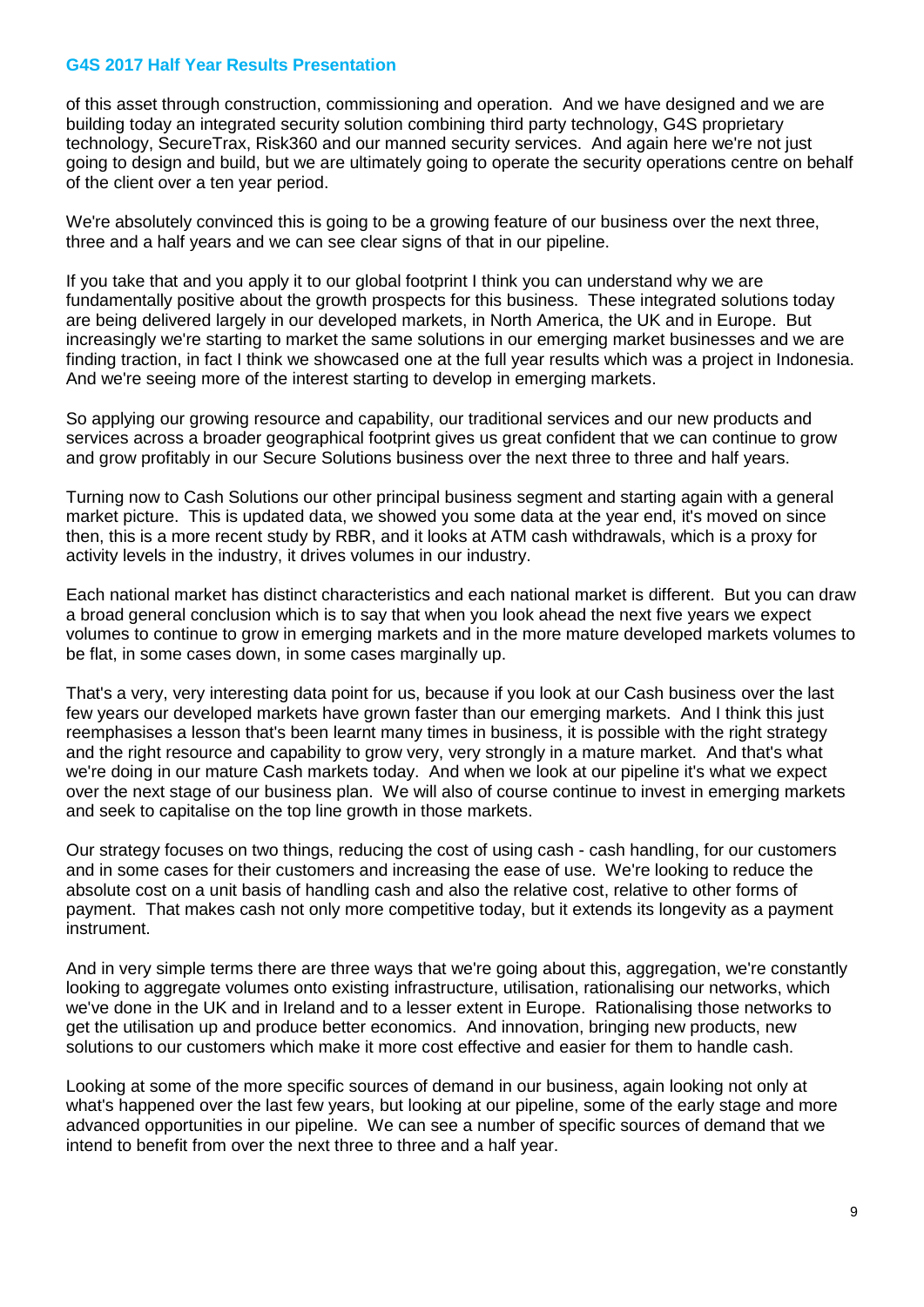First if retail, making it cheaper and easier to handle cash in retail settings, I think this is now becoming well understood on the back of the success we've had with Cash360, principally in North America, but now bringing that to the UK and building on our small box format in Europe. We're starting to see growing interest, strong interest actually in our Cash360 products in other markets.

So I think we'll continue to see very good growth, the growth won't be linear, you saw that this morning in the first six months we grew 20%, we're not promising 20% growth every six months, that is not sensible, but we do think that this part of our business will continue to grow very, very strongly.

Bank branch automation, along with bank branch outsourcing is something that the industry has been talking about for a very long time; indeed it pre-dates my involvement in the industry when I look back. And certainly it's something that we've talked about and been working on. And that has now very clearly moved off the drawing board, into the pipeline and we're now actually in full commercial operation in one of our markets - that is to say Africa.

And really what this does is it seeks to automate processes inside the bank branch, which reduce the cost of handling cash, and free up bank staff to focus on their customers and improve the customer experience. We have two principal products, Deposita which is a business that focuses on safe deposits, retail recyclers and bank branch automation in our emerging markets. And we're looking to bring that in the other direction towards developed markets. And Cash360, we have a version of Cash360 that can operate in bank branches.

Bank branch outsourcing - banks are looking to reduce their bank branch networks in developed economies, but at the same time ensure that their customers still have access to banking services, not only online, but physical access to banking services. Again this is something that the industry and we in particular have been talking about for a very long time. We have a number of solutions, we're piloting bank kiosks, mobile branches are now in commercial operation in the UK on a small scale at the moment, but there is no doubt in our minds that we'll see more of that.

And then multi-bank branches, we think ultimately banks will cooperate and certainly we're having tangible, very meaningful conversations with customers in some of our markets about moving to a multibank branch operation, where G4S provides many of the services and indeed some of the systems.

And then network consolidation, this is really about pulling incremental volumes, particularly in mature markets from smaller players onto our network and rationalising our network. And we've had great success with that in our UK and Ireland market. We think that will happen also in North West Europe, we've started to see that in some of our businesses in the Benelux countries.

So in our pipeline today we have a number of very clear and substantial opportunities to grow our business. I want to just touch in a bit more detail on some of those. This is a familiar slide on the left hand side, we showed you this, very powerful economics that we're able to offer as part of our customer proposition when we're selling Cash360 Retail Cash Solutions, both in a large store format and in a small store format.

An update on the right hand side of this graph, we continue to see a rapidly growing customer base, both the customer base that we have but very importantly our pipeline. We're extending our market coverage, so we are now taking some of our small market formats into Africa, Middle East and Asia and we're seeing strong interest, particularly in Asia. And we're further developing our products, so we now have a mid-market solution, so we had a large retail format and a small retail format; we now have a midsized format. And we were successful in the second quarter winning a large contract, a five year contract to supply our new mid-market solution to a large retailer in North America. And we will be rolling that out in the second half of this year, the back end of the year, 640 stores and we'll start to see the benefit of the revenue and profits from that contract next year.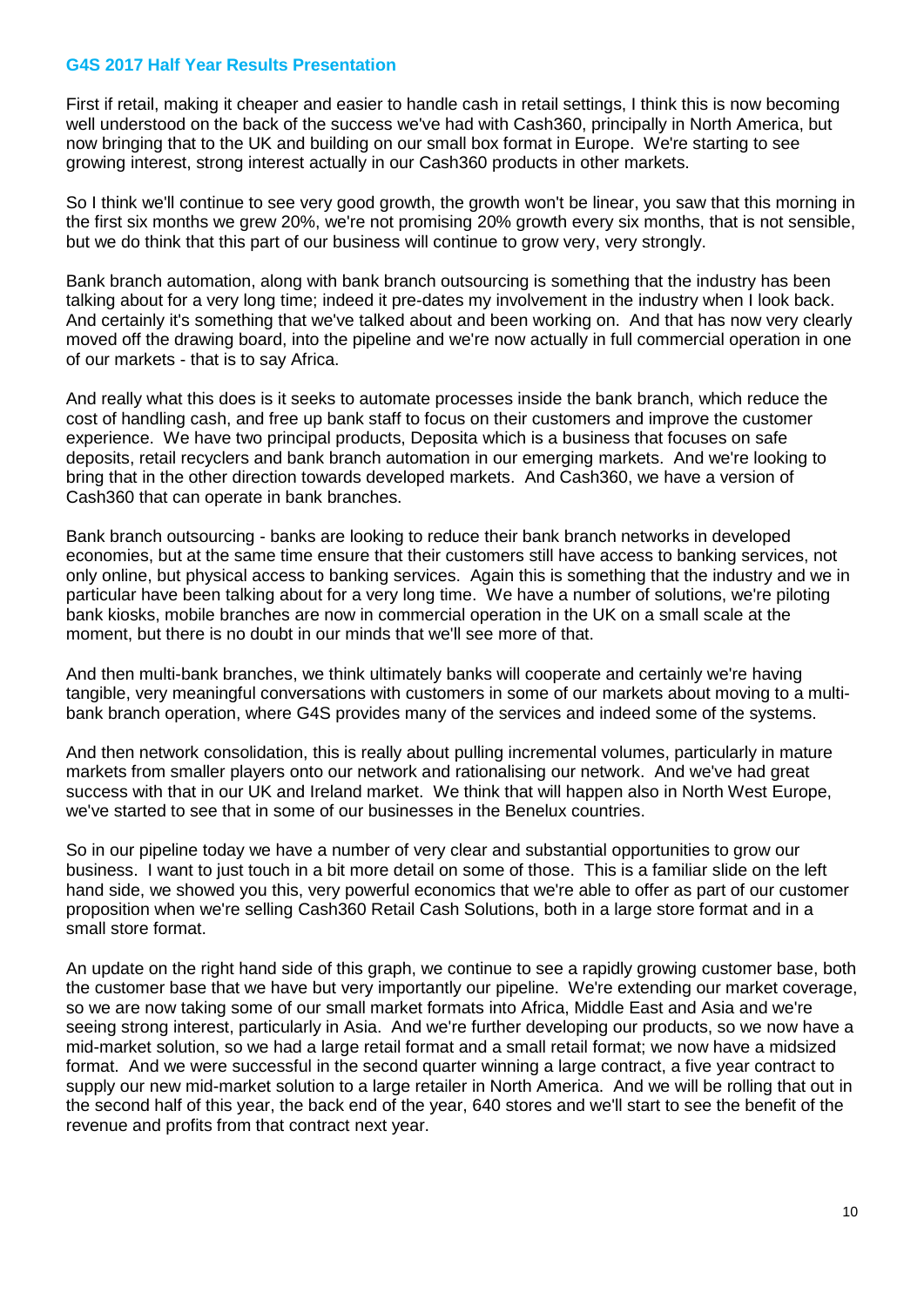We have many more of a similar size or larger in our pipeline. We know that we won't win them all, but today we're in an advantaged position, which I think gives us great confidence in our ability to win more than our fair share. So we have an excellent pipeline in this part of our business.

Bank branch automation, I mentioned that we've moved off the drawing board and into the marketplace. This is the Deposita solution that we've been developing over the last few years. It reduces, as I said earlier, the cost of handling cash, it improves customer service, we provide hardware, software, real time banking integration, same day value for the clients of our bank customers and service and support, service in the branch or support in the launch stage of this product and then remote service and support.

It was launched this year and we are already installed and established and operating in 160 branches of this major bank in Africa and we expect that to continue to grow in the second half of this year with that client.

It's much like our experience with Retail Cash Solutions in North America; we want to prove this concept definitively in a commercial setting. And as we're doing that we're growing our sales and marketing resource and taking this product and the solution to other customers in the same market and in time other markets.

This leads me onto our next slide, when you look at our global footprint we are number one or number two in terms of market position in 41 out of the 43, that was 44 - for the eagle eyed we sold our small, very small Cash business in Peru in the first half of this year. So 41 out of 43 countries we're number one or number two. And that puts us in a great position to take products that are finding real commercial favour in some of our larger markets and to extend our coverage right across our global footprint.

So moving from growth onto productivity, like most organisations we learn by doing and there is no question that the organisation today is much more capable at both identifying ways to become more productive, but also at capturing and converting those opportunities. And we have today a structured programme that will carry us through the next three, three and a half years of our transformation plans and it has several key components.

First of all organisational efficiency, we're a very, very large organisation. As you know the history of our company and it's a positive history I should add, is one of entrepreneurial growth. We were essentially a federation of many companies spread across some 140 countries or so. We have refocused, consolidated, and we're not into the next stage of standardising our operating processes, standardising the way in which we organise and operate. And that we think will continue to bring very significant benefits.

One of the advantages of being a large global company is that you can get very good internal benchmarking data, in some cases better, richer data than you can get from external benchmarking. We do both, we benchmark our businesses externally, but we now have a database that we are maintaining that gives us up to date benchmarking data, in other words a league table, telling us which of our businesses are most efficient in terms of operations and support services. And then we can look at the top quartile of those businesses, take the way in which we're running those businesses to other parts of the world and generate the same benefits. So this is a very powerful way to make our organisation more efficient.

We put all of this under and internal banner if you like called One G4S and it's about standardising our operating and support processes and standardising the organisation. After all if you're delivering security services in the UK many of the components of delivering that security service are not going to be very different in Europe or North America.

We are also streamlining our IT and seeking to automate our operating and support processes and ultimately in time under Tim's leadership we're going to move the support processes into shared service centres and again that offers very substantial productivity benefits.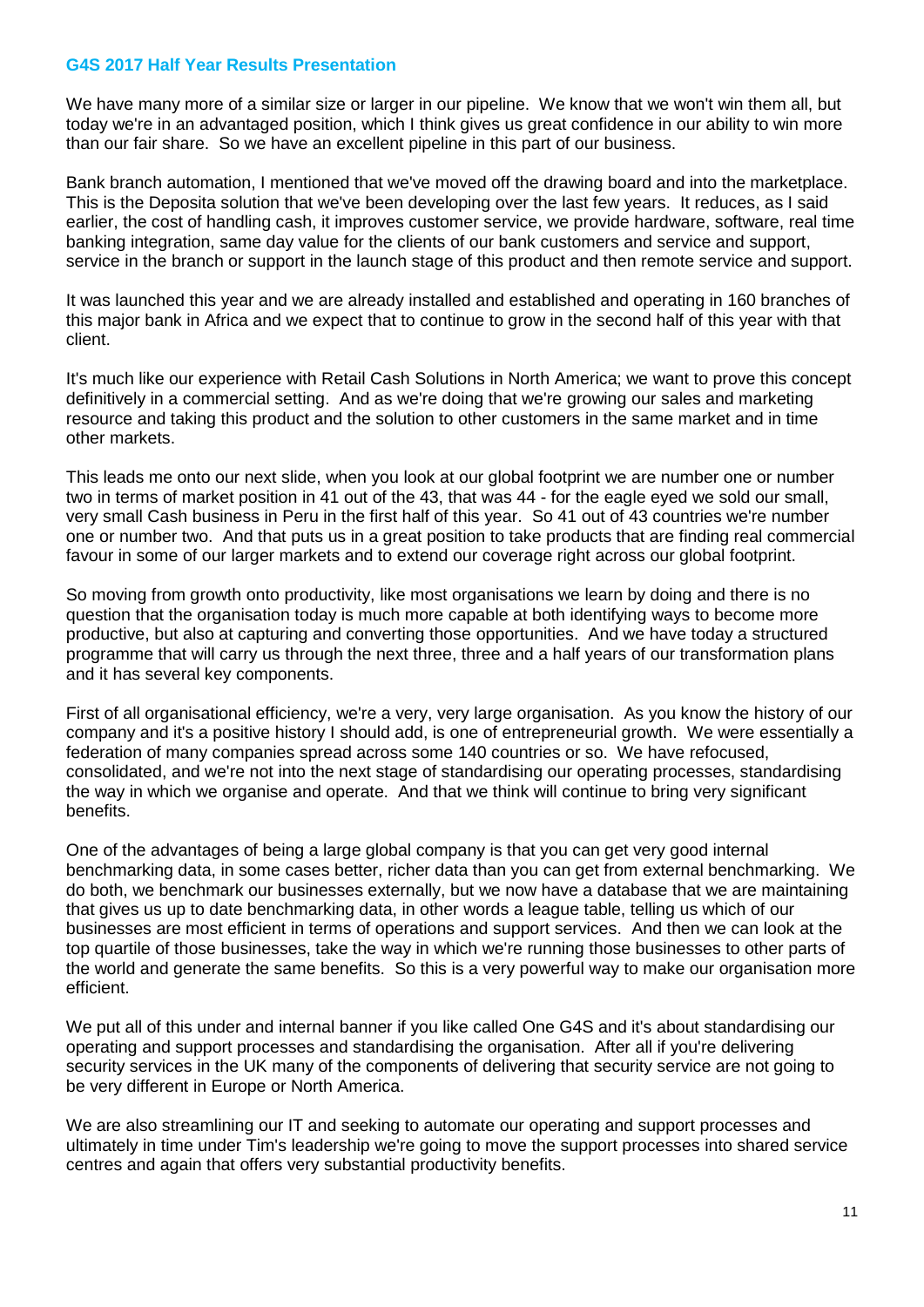We've gained a great deal from procurement and property programmes and as we look ahead we think we can get more out of procurement, property and indeed financing. And a proportion of these gains undoubtedly will be reinvested in the business. That's consistent with our view that our pipeline, our market positions and the market for security and cash services is fundamentally positive given our market positions.

So in summary on a prudent basis management believes that we can deliver £90m to £100m per annum recurring benefits by the time we get to 2020.

So to wrap up looking ahead to the next three, three and a half years we can do so with much greater confident than we had frankly three and a half years ago when we were starting out on this transformation programme. There is fundamentally positive demand for security services; we have a much stronger organisation, growing capability, a better line up of services and solutions. So we can not only grow our revenue but improve our revenue mix. And there is undoubtedly a significant opportunity to capture material productivity gains.

Bringing those altogether and that's the basis of our confidence that we are in a position to grow our earnings and our cash flow strongly over the next three and a half years, all with a conservative financial framework.

On that note we will move to questions and answers. Tim and I will be happy to take any questions that you have. Could I ask you since we have people joining this by conference call, when you ask a question could you please give your name and your affiliation? Thank you very much.

. . . . . . . . . . . . . . . . . . . . . . . . . . . . . . . . . . . . . . . . . . . . . . . . . . . . . . . . . . . . . .

#### *Questions and Answers*

# **Allen Wells, Exane BNP Paribas**

Good morning, a couple from me please. Can I first just touch on the exceptional charges, I think they increased to £25m from about £8m. Obviously you're part way - quite a way into your restructuring turnaround plan, strategy, I guess the expectation was that these would be falling not going up, maybe you could talk a little bit about what's gone on there?

And maybe specifically I was looking at the £5m increase in delivery costs on contracts, maybe you could talk exactly what that is, is this related to OCP contracts or that something else?

Secondly, maybe the Cash360 business, if I look at the North American growth and margins the incremental margin on that revenue growth looks about 5%, so sort of 50 basis points below North American, is that the right way to think about Cash360 margins, or is there some sort of impact from the procurement exercise on the initial part of the Walmart contract?

And then maybe finally on the broader market, I think we heard from Securitas recently talking about integrated technology solutions, I think at the first half call they talked about the manned guarding business coming under a bit of pressure and that's offsetting some of the margin performance improvements that they're seeing from the integrated technology solutions. Maybe if I could get your view on that, are you seeing some pressure, some offset and how you see that playing out? Thank you.

. . . . . . . . . . . . . . . . . . . . . . . . . . . . . . . . . . . . . . . . . . . . . . . . . . . . . . . . . . . . . .

#### **Ashley Almanza, Chief Executive Officer**

Thanks very much, I will ask Tim in a moment to comment on the specifics of the exceptional charges. But on the broader point of restructuring I think it's quite reasonable for people to think that at some point you're going to run out of things to do in making the company more efficient. And certainly over a three year period you could take that view.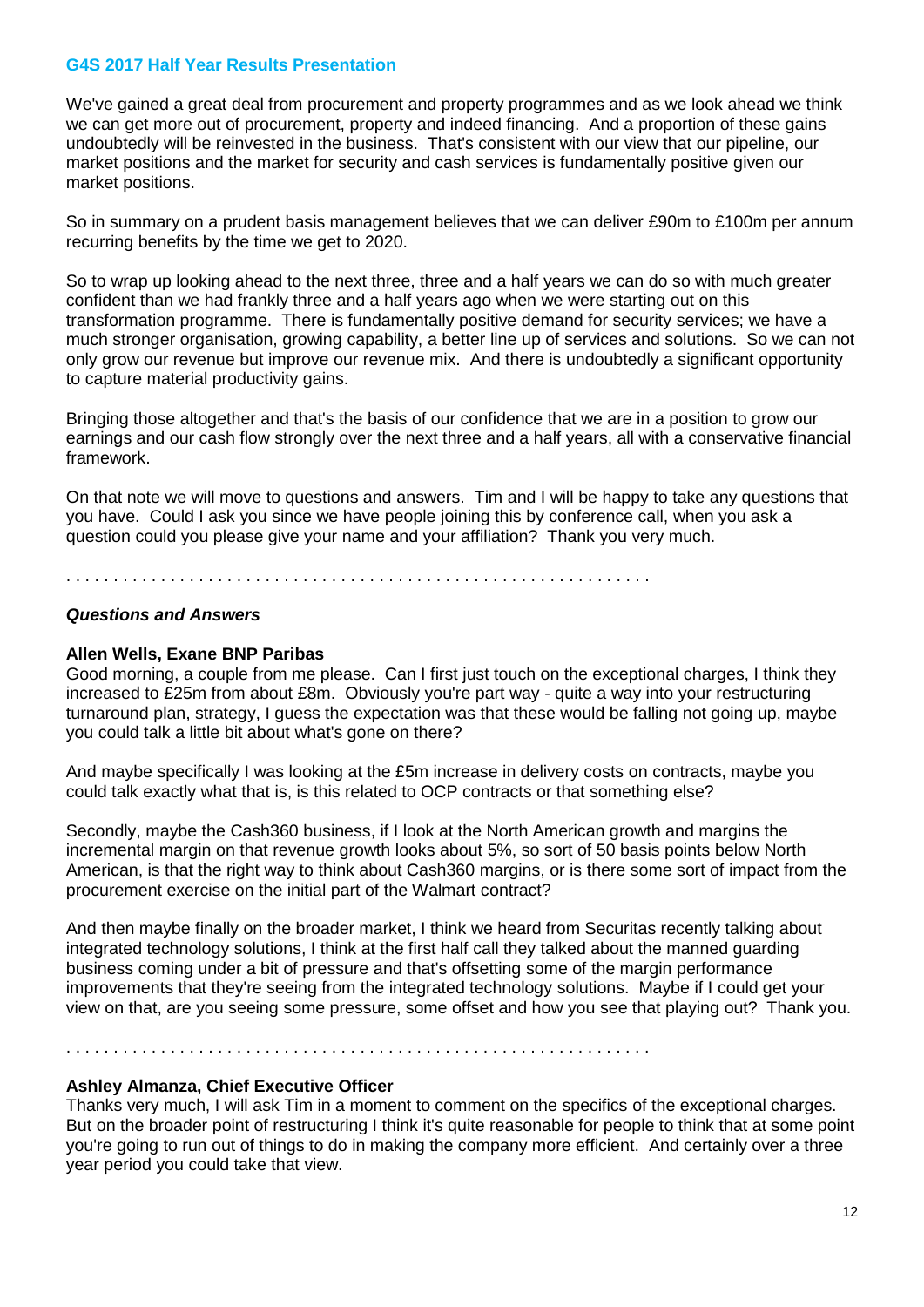I think there's two things, one is it's a very large company and you have to look at the history of the company and the way in which this company has come together, very entrepreneurial and as I say a federation of many companies spread over a very large footprint.

I think the pleasing thing for us is that we continue to see very material opportunities to make our business more productive. I mean if you just look at SG&A, of course we're looking to grow the S part over time, sales and marketing, but we have £1bn of SG&A. If you look at our operations, our operations still - they've gotten better, we attended on a triage basis to those businesses that had become very clearly uncompetitive. So we did, if you like, the obvious things first. But if you look at our operations there's a great deal of variety in the way that we run our operations.

So we still see significant opportunity to make the business more productive. Some of that will be through restructuring, but there are many strands to our productivity programme, it won't all be restructuring. And in some parts of the business we're growing headcount, which sort of brings me on to your second question and we'll come back to the detail on the exceptionals.

The second part of your question, the margin in Cash360 - we look at this a bit differently. We now have well over a hundred, about 120 people in our operations centre for our Cash360 business in North America. So what we've seen alongside the growing sales and you can see this in the results, revenue was up 20%, profits were up 18% in North America. We've won a lot of new business in North America, both in our Cash and our Secure Solutions business over the last 18 months; we've got a terrific pipeline.

So we've got two priorities. Firstly, to invest in the operations that give us total confidence that we are going to deliver an outstanding service and it's really, really important to us that we don't have a great start followed by a not so great 12 months. We want to build confidence in the marketplace with what we're doing. And so we've invested very heavily in sales, marketing, and operations.

Tim and I visited our operations centre in Florida, we have about 120 people there now, that costs money and that affects the margin in that retail Cash Solutions business. We're quite happy with that, it's the right thing to do at this stage. Over time as we build our contract portfolio, guess what, we're going to have an opportunity to optimise that business and we think we'll get a better margin out of it in time.

And that's true not just in North America, we'll see the same thing as we set up now in Asia, we're having a real push with our Depositor which is a smaller version of Cash360 recycling - a real push. And the way to do that of course is to hire, train sales and marketing people, get them into the marketplace. And we have appointed a dedicated regional president to drive our Cash Solutions business in Asia.

All of that is investment which will affect our margin in the short run, but we're very, very confident that this will pay rewards down the track.

Manned security services under pressure, I'm afraid I didn't Securitas' comments, so I don't know which markets they're referring to. I think it depends on what you mean by pressure, so you may have seen from our release that our Secure Solutions business in North America for example, and I think that's probably what Securitas was talking about grew at 5% in the first six months of this year. And as I commented that was a constrained growth rate.

It's definitely possible for us to go grow faster, not just in North America in many of our markets. There is work that you can bid for and win. But we think it makes more sense for us to grow in a commercially disciplined way and not chase every piece of the market. It's a very big market; there are parts of the market in North America where the supply side, the labour side of the market is undoubtedly tightening. I think unemployment in North America is now at a 15, 16 year low, that's affecting all industries.

It's quite regional in our business, there's some markets where frankly we don't have a problem mobilising and there are other markets where you have to, when you're bidding for business, take into account not just what the labour market is today, but what you think it's going to be in 12 months. So I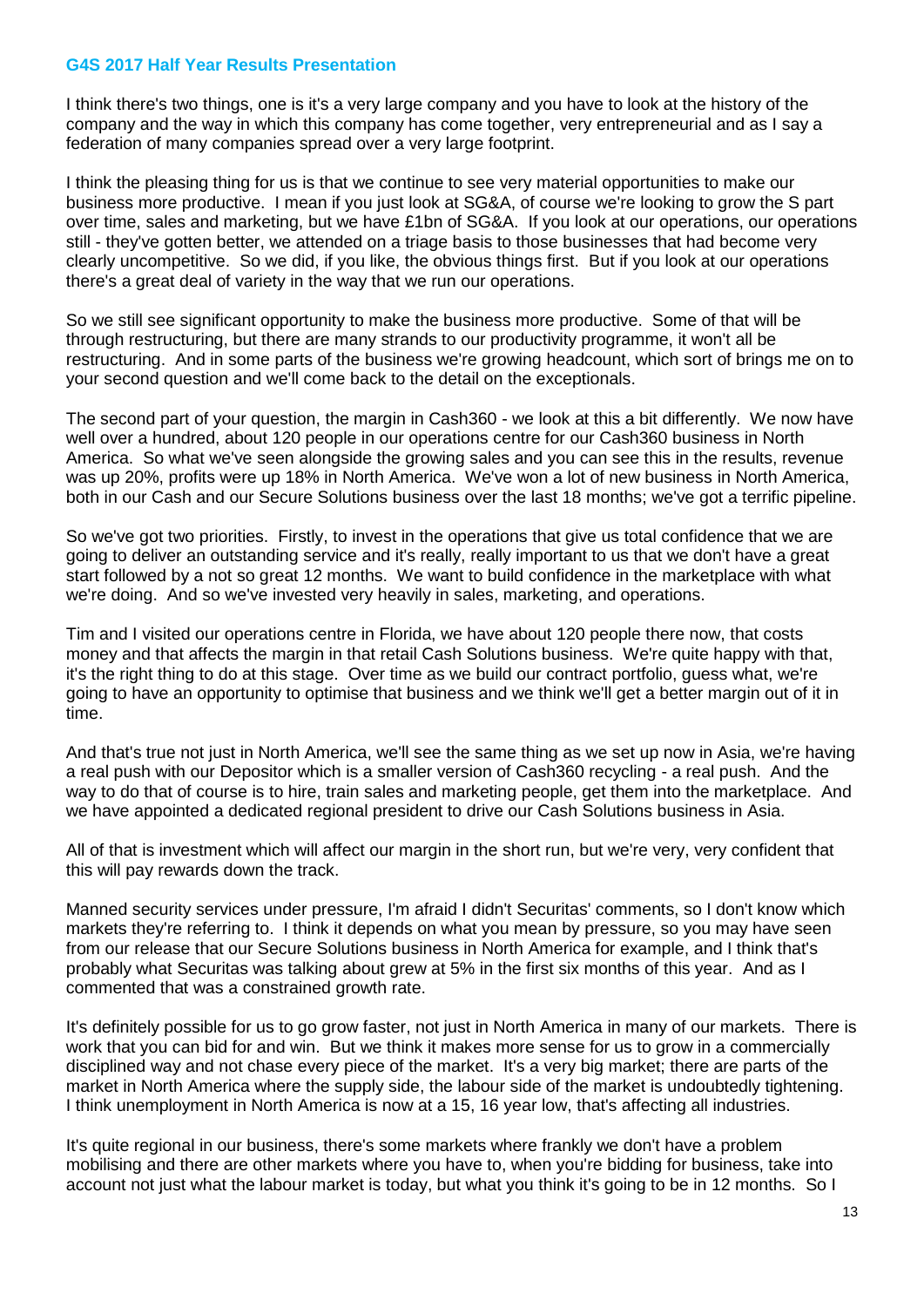think we are - I don't want to say we're conservative or too cautious, we just want to keep one eye on that at least and be commercially disciplined. So we see that.

Frankly, manned security service we don't think of it as one business under pressure go and invest in another business, actually our manned security is still our biggest asset by a very long way. Not just because of its revenue and profit contribution, but because it gives us relationships in the marketplace. If you've serviced a customer well with manned security services for ten years it follows in most cases that you have the relationship and the trust to sit down and have a conversation about how you can use technology to make security more efficient.

So wherever I go around the company, but there is of course in our company about the new things, there's a buzz around Cash360 and about Integrated Secure Solutions, I never fail to remind our colleagues around the company, we have got a terrific manned security business and it's our biggest intangible asset in the company and that's what we're trying to exploit.

So I don't know if that answers your question or is consistent with the comments that Alf or someone else made. Tim, exceptionals.

. . . . . . . . . . . . . . . . . . . . . . . . . . . . . . . . . . . . . . . . . . . . . . . . . . . . . . . . . . . . . .

# **Tim Weller, Chief Financial Officer**

Morning Allen, just on the specific items we recognise a £14m charge for restructuring cost that I talked about in the slides, most of that was for restructuring in the UK and the Europe businesses.

We then took a further £11m charge for subcontractor claims and as you say for delivery costs anticipated delivery costs on a long term contract, both of those relate to the onerous contract portfolio. Full year expectation of cash flows from the onerous contract portfolios, somewhere between £15m and £20m, so £6m in the first half and then £15m to £20m reflects that step up in both the settlement and the costs going forward.

Of course you recognise with the long duration of some of those onerous contracts you have to make assumptions about long term costs and long term trading environment and therefore there can be times like this when we revisit those estimates and you have to recognise all of the effect upfront because they are onerous.

#### . . . . . . . . . . . . . . . . . . . . . . . . . . . . . . . . . . . . . . . . . . . . . . . . . . . . . . . . . . . . . .

#### **Ashley Almanza, Chief Executive Officer**

I think Helen will correct me, I think when we first set out guidance on the cash cost of onerous contracts we said £20m to £30m. We've invested, we've got more people on those contracts and there's no doubt that the cash cost of seeing those contracts through to the conclusion has improved.

Tim's been on the Executive, not as long as I have, I've not been on very long but my definition of long term and Tim's definition are slightly different. So when I look at our onerous contracts I get a growing sense of relief that some of these - look I don't want to make light of it, we are going to do a good job on these contracts and see them through to their conclusion, but we can start to see the beginning of the end on some of these contracts, and those will roll off inside the next three years. And it's not just about the money, of course that's important, it's about management focus and attention. So they are being well managed and we'll see them through to the end and then move on to other things.

. . . . . . . . . . . . . . . . . . . . . . . . . . . . . . . . . . . . . . . . . . . . . . . . . . . . . . . . . . . . . .

#### **Nicholas de la Grense, Merrill Lynch**

Morning, just two questions on the cost savings that you mentioned please. In the press release this morning the £90m to £100m was mentioned to include the benefit from refinancing, that wasn't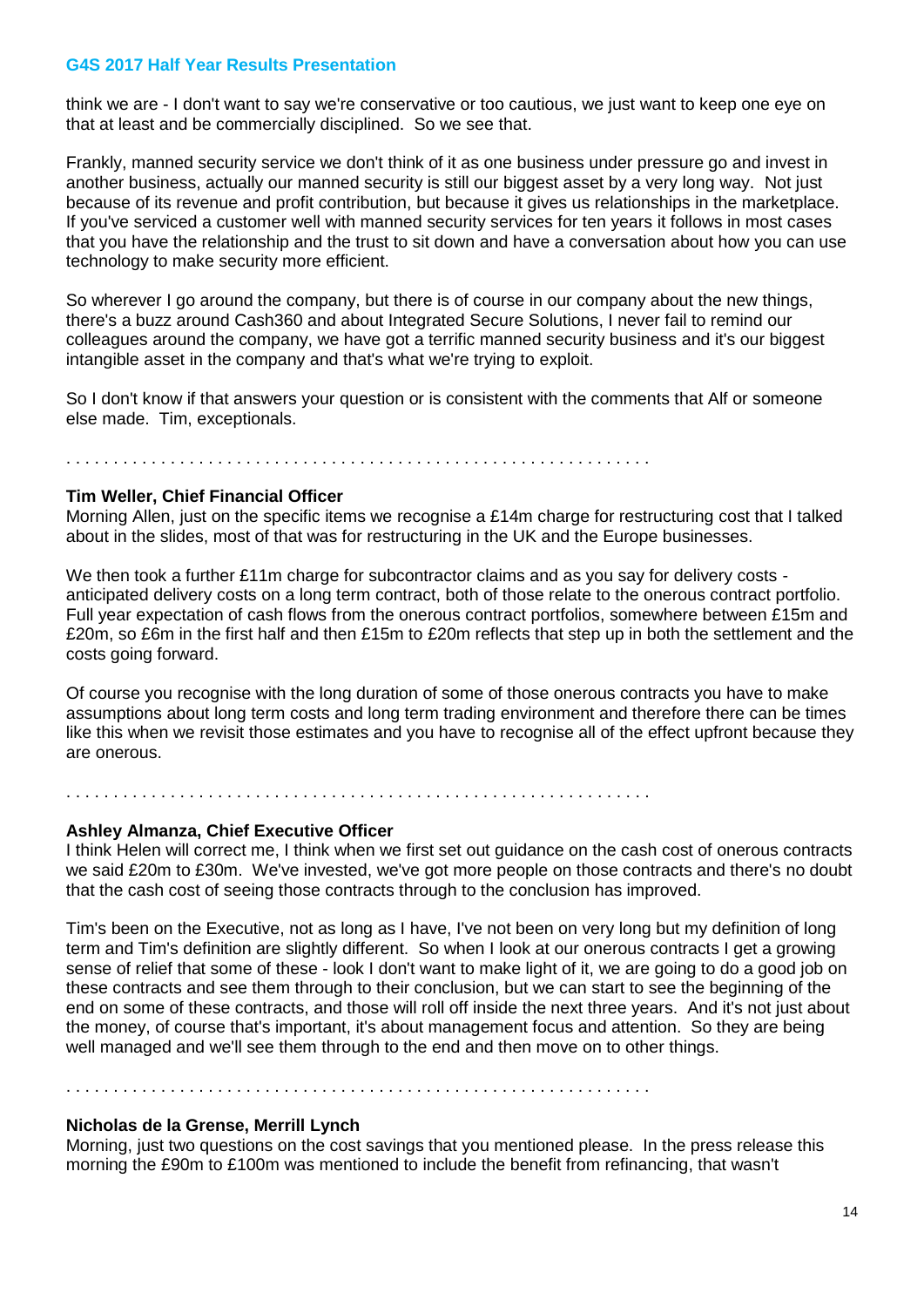mentioned in the slides, so I was just wondering if you could clarify and perhaps give a little bit of detail on the magnitude of the refinancing savings within that £90m to £100m?

And then the second point is you talked about reinvesting some of those savings, how should we interpret that, is it if you see opportunities to grow in excess of the 4% to 6% guidance range you will reinvest some of those savings, or do you need to reinvest some of those savings in order to remain within the 4% to 6% organic growth range?

. . . . . . . . . . . . . . . . . . . . . . . . . . . . . . . . . . . . . . . . . . . . . . . . . . . . . . . . . . . . . .

# **Ashley Almanza, Chief Executive Officer**

So I'll ask Tim to comment on the refinancing, some of which has already started paradoxically, although we were able to refinance at very good rates because we'd grossed up, we actually paid a bit more in the first six months, but I'll leave Tim to talk us through the refinancing benefits that he and the team are pencilling in.

On the reinvestment - for us it's also about quality, so - and I said earlier we can grow faster, it's definitely faster, we could have grown faster in the first quarter, second quarter of this year, there is business that we could go after. And one of the difficult balances that we have to achieve with our sales is around the world is of course you want sales teams to be getting up in the morning and going after sales. And they are motivated by growing that number. And we have to moderate that by qualifying the pipeline early on and saying that's not an opportunity that we're going to carry through to maturity.

So it's definitely possible to grow at 4% to 6% without increasing the investment in sales and business development. What that comment is intended to signal is that we know that from the past we saw opportunities to invest in new products, new solutions, or existing solutions in new markets and that we had to take the charge if you like, we had to take the hit in the P&L in order to create something valuable down the road.

I believe and the management team believes that that sort of flexibility is very, very important. We ought not to get into an opportunity where we simply chase this half year or the next half year's revenue growth number or margin number. Those are important metrics, but we want to retain the flexibility to invest in new markets and new products and services, which could increase the growth rate or increase the quality of the growth, that is to say for the same amount of risk a better return, or slightly higher risk for a much higher return. So that's really what that's about.

If you look at what we did in November 2013 I think we said £20m to £25m and we've invested that and I think it's paying good dividends. It will depend on the quality and the scale of the opportunity. I mean frankly we would be - I would be delighted if we were back here in two years saying we're making great progress in these five markets and we've got a fantastic pipeline we've got to invest to grow it. But frankly - and that's not by the way a clue, I don't know if that's the position we're going to be in. So it's about quality as well as top line, we can grow at that rate or more without putting more money into sales and marketing. Refinancing Tim.

. . . . . . . . . . . . . . . . . . . . . . . . . . . . . . . . . . . . . . . . . . . . . . . . . . . . . . . . . . . . . .

#### **Tim Weller, Chief Financial Officer**

Refinancing Nic, on page 10 of the release is a helpful table that sets out the maturity profile of debt over the next few years and in particular we kind of identified the post-hedging average interest rate that that debt is currently subject to. So between '18 and '19 you've got about a billion pounds worth of refinancing taking place. You can see from that table there's three tranches of particularly high interest rate debt that are maturing over the next couple of years. From the experience we've had with the two most recent refinancing - the bond issues we've seen significant appetite for our debt. And that is the principal trigger for the anticipated financing. It's just replacing that higher cost debt with anticipated cheaper cost debt.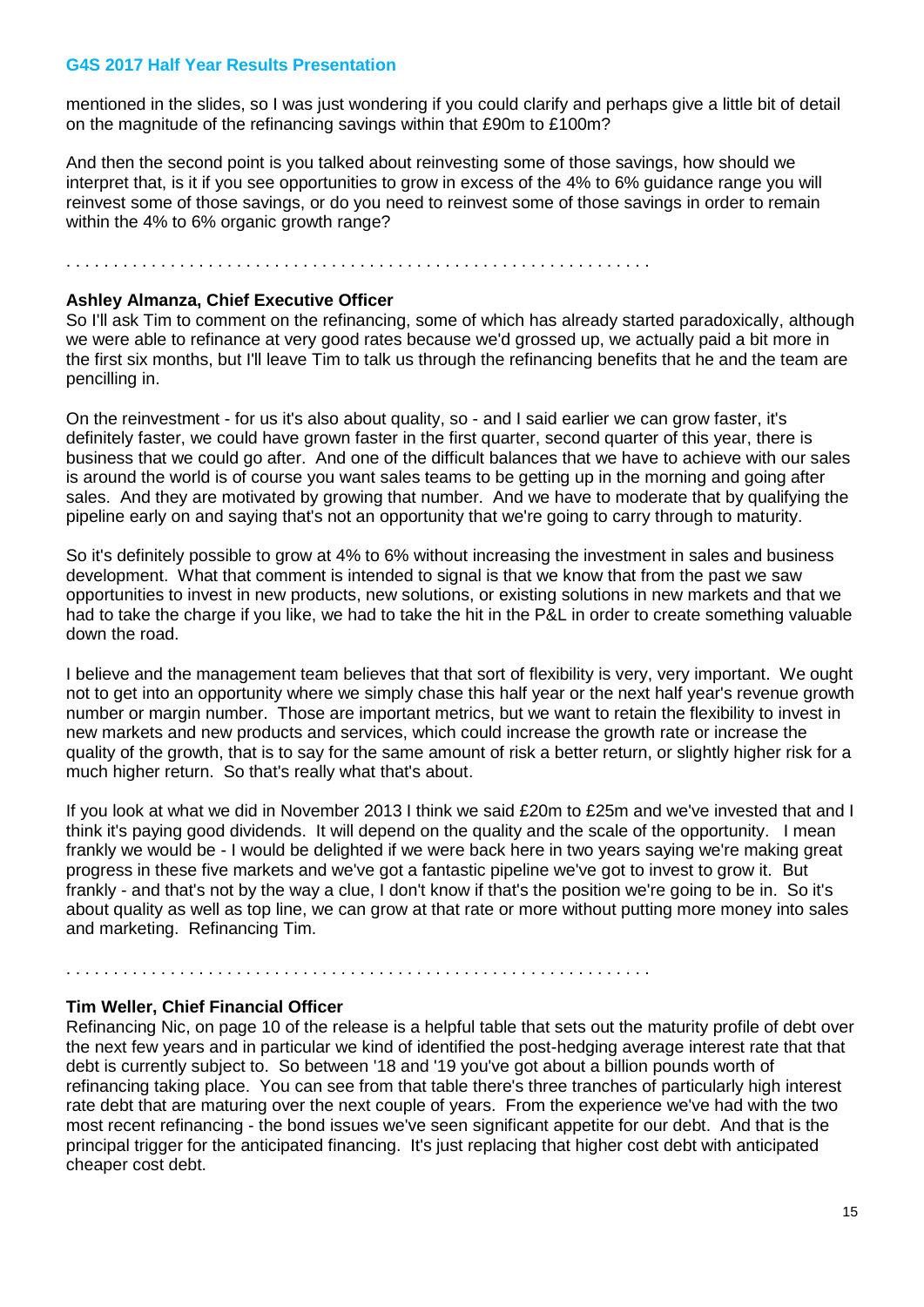Of course in the background is the expectation of ongoing deleveraging that we're clearly seeing during the course of the current year and anticipate going beyond the end of the current year.

. . . . . . . . . . . . . . . . . . . . . . . . . . . . . . . . . . . . . . . . . . . . . . . . . . . . . . . . . . . . . .

# **Nicholas de la Grense, Merrill Lynch**

Thanks and so when we think about that £90m to £100m in terms of the calculations I've done it's roughly about maybe £30m of that would be from refinancing and the rest from operating …?

. . . . . . . . . . . . . . . . . . . . . . . . . . . . . . . . . . . . . . . . . . . . . . . . . . . . . . . . . . . . . .

# **Ashley Almanza, Chief Executive Officer**

That would be nice Tim.

. . . . . . . . . . . . . . . . . . . . . . . . . . . . . . . . . . . . . . . . . . . . . . . . . . . . . . . . . . . . . .

#### **Tim Weller, Chief Financial Officer**

That might be a bit punchy, but you're in the right ball park. Our treasurer is sitting in front of you so he just twitched a bit when you came out with 30.

. . . . . . . . . . . . . . . . . . . . . . . . . . . . . . . . . . . . . . . . . . . . . . . . . . . . . . . . . . . . . .

### **Nicholas de la Grense, Merrill Lynch**

And the final question just in terms of the £90m to £100m that is incremental cost savings from today as opposed to including anything that you've done up until this point?

. . . . . . . . . . . . . . . . . . . . . . . . . . . . . . . . . . . . . . . . . . . . . . . . . . . . . . . . . . . . . .

# **Ashley Almanza, Chief Executive Officer**

Correct, that's right. Thank you Nic.

. . . . . . . . . . . . . . . . . . . . . . . . . . . . . . . . . . . . . . . . . . . . . . . . . . . . . . . . . . . . . .

#### **Andy Grobler, Credit Suisse**

Just a couple if I may, on Cash360 you talked about bringing it to the UK, how do you balance the opportunity for that business with the potential to cannibalise your cash in transit operations you already had?

Secondly, also on Cash360 you mentioned earlier about investing in that business to grow it and prepare it for the future. If we look back over the last year or so the margin that you were able to generate how was that balance between procurement, effectively selling you kit into the client versus the ongoing profitability of that operation?

. . . . . . . . . . . . . . . . . . . . . . . . . . . . . . . . . . . . . . . . . . . . . . . . . . . . . . . . . . . . . .

# **Ashley Almanza, Chief Executive Officer**

So UK first, look we take the view - first of all we don't have all of the market so we don't have to cannibalise our own volumes if you like, it would be nice if we did have all the market - we don't. But we have the opportunity to take our new products and solutions to the whole market and clearly we're offering it to our existing customers, it would be wrong not to. So we're offering it to our existing customers.

We look at the capital and the capital intensity of the existing business over time. And if you take a medium to long term view I think we do see for the industry as a whole and this would be reflected in our business, capital shifting from some of the traditional forms of cash management into the newer forms. And so you might see fewer armoured trucks in the future and more recyclers.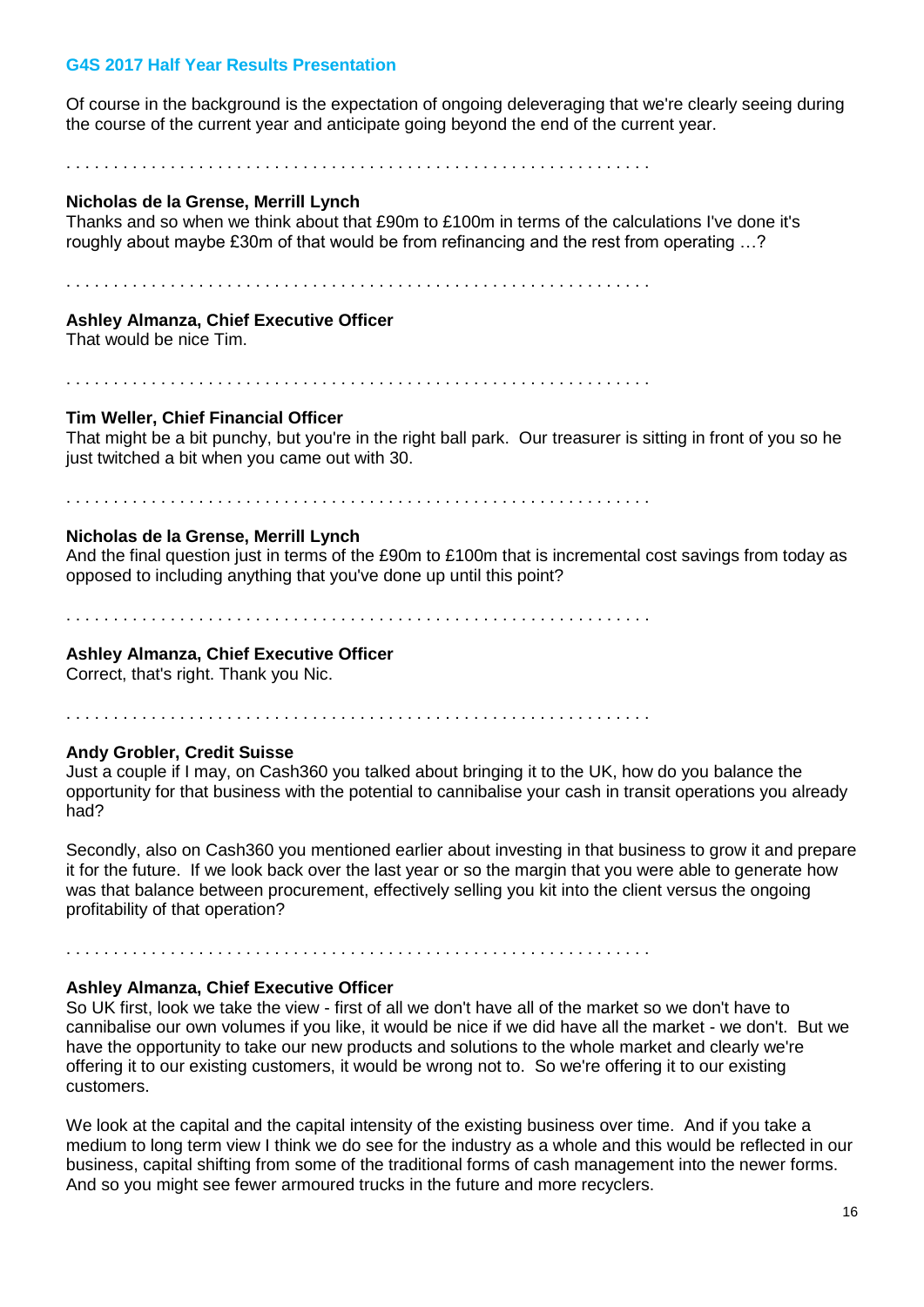So we don't necessarily see it as cannibalising, there is a degree of substitution for sure, if you've got an existing market footprint. But we think that's neutral to positive for existing business. And certainly if we look at extending the capability of our growing Cash360 solution and Depositor it's something that has application not only in retailers, but also in bank branches. So there will be a degree of substitution Andy, but net-net we still see it as a source of growth for the business.

In terms of the balance between I think you called it procurement - do you mean - so the hardware, software, service, each client is different. Some clients, particularly with our smaller solutions don't want to own the hardware and so we provide the hardware, software and service under an annuity service agreement. In some cases we sell the hardware to the customer and we provide the software and the service on an annuity basis.

I think it's right to say - of course we've got colleagues who do a brilliant job in designing and bringing to market using third party as well as our own technology, bringing to market the hardware component of that. And whilst acknowledging the good work that they do I think it is right to say that we are very interested in the long term annuity business, i.e. the software and service part of this. For two reasons, first of all it's annuity business we like that, it give us stickiness in our relationship with the customer.

But secondly because we think that we can grow. And by grow - I mean we draw a distinction between get and grow if this makes sense. So get is winning new customers and with our software and service business we see the opportunity to grow the business with existing customers. So I talked briefly about further developing the solutions that we have, not only to bring to the market - let's say a mid market solution in North America, but we're also looping back to some of the larger contracts that we have to say there are additional things that we can do to make this more cost effective and better for you as a customer. And most of that is in the software and service part of the contract, rather than the hardware bit.

So it will be different in different markets, I think in Asia we will see great appetite for annuity contracts, I could be wrong about that, but that's the sort of early market soundings that we're getting. We're getting very strong interest in South East Asia, some of it is from customers who want to own the kit and some want a five year rental agreement.

. . . . . . . . . . . . . . . . . . . . . . . . . . . . . . . . . . . . . . . . . . . . . . . . . . . . . . . . . . . . . .

. . . . . . . . . . . . . . . . . . . . . . . . . . . . . . . . . . . . . . . . . . . . . . . . . . . . . . . . . . . . . .

#### **Andy Grobler, Credit Suisse**

Your US business is dominated at the moment still be one very large clients, which drove some of the growth last year, in terms of Cash360, I'm just trying to think that because growth was better than profit growth last year is that partly an element as you mentioned of the investment but also because the services that you were providing, the hardware services last year, some of that will fall out into future years because they've already got the hardware?

#### **Ashley Almanza, Chief Executive Officer**

No, I think if we look at Retail Cash Solutions last year and this year the difference is the investment that we've made in sales, business development and operations, that's the principal difference. We're not - I don't think there's a fundamental difference in the offering that we're giving to the market and that is to say more hardware less service. And the business is perhaps more diversified than we have highlighted and perhaps that's a reason for us to make a better effort of highlighting that. Certainly in the small box I want to say we have now over a thousand outlets spread across a growing diversified base of customers. And there's really very strong interest in that part of the business.

But there is no doubt that on the point of diversification we're getting a lot of reverse enquires now because people can see the effect it's having. Interesting, slightly digressing back to an earlier question you asked about cannibalisation, I don't think we've yet seen the effect on CIT of Retail Cash Solutions.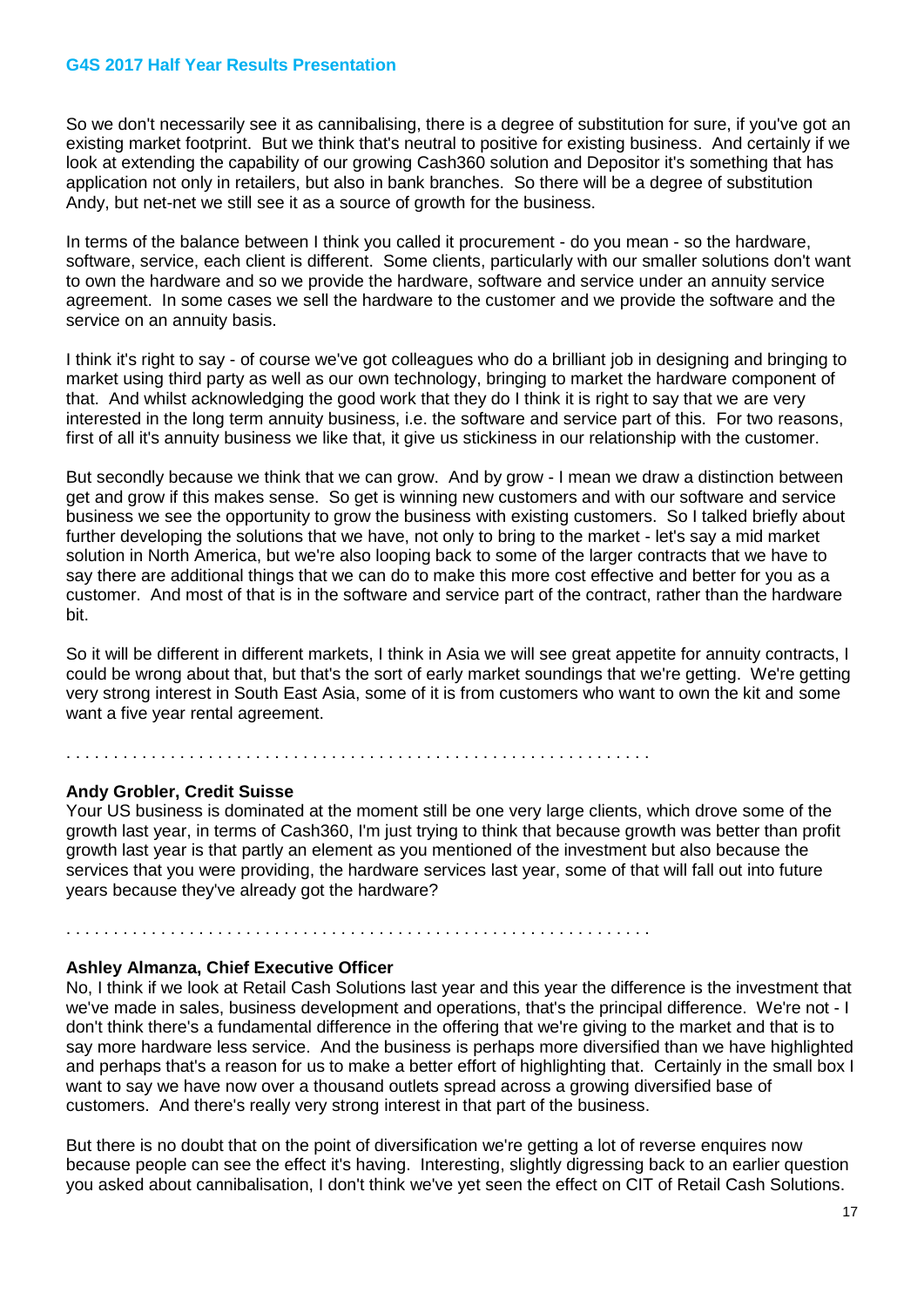I think our customers quite rightly want to get this thing running on rails before we see the full effect of that. So that will be interesting.

I'm not sure - you're giving me a quizzical look, I'm not sure I've really answered your question, but I think the fundamental difference in our Retail Cash Solutions margin from last year to this year has been the investment that we've been making rather than a change in sales mix.

. . . . . . . . . . . . . . . . . . . . . . . . . . . . . . . . . . . . . . . . . . . . . . . . . . . . . . . . . . . . . .

#### **Andy Grobler, Credit Suisse**

Thank you.

. . . . . . . . . . . . . . . . . . . . . . . . . . . . . . . . . . . . . . . . . . . . . . . . . . . . . . . . . . . . . .

# **Ashley Almanza, Chief Executive Officer**

Thanks Andy.

. . . . . . . . . . . . . . . . . . . . . . . . . . . . . . . . . . . . . . . . . . . . . . . . . . . . . . . . . . . . . .

#### **Robert Plant, JP Morgan**

It looks like growth was around 3.5% in Q2, and the statement talks about broadly coming in at a 4% to 6% for the year, what do you think are the upside and downside risks to that figure?

. . . . . . . . . . . . . . . . . . . . . . . . . . . . . . . . . . . . . . . . . . . . . . . . . . . . . . . . . . . . . .

# **Ashley Almanza, Chief Executive Officer**

I think clearly the risks to the figure at the Middle East and India and we're perhaps slightly cautious on the UK, only because of elevated uncertainty, not because we see anything specific in our business. But there's undoubtedly an elevated level of uncertainties in both of those markets, the Middle East and India and the UK. On the upside the rest of our business, I mean you know we had seven regions all of the regions apart from the Middle East grew in the first six months of the year.

I think if we looked solely at our pipeline we would say - well you know the risk is to the upside, but I think selling integrated solutions, selling Retail Cash Solutions, selling more sophisticated products and services has a number of implications. The first is one that I referred to earlier, we have sold a lot of new business and we really have to make sure that we attend first to those customers. And so a lot of our management effort at the moment is on getting the operational support for those new contracts running well to the point where we're satisfied that we can deliver outstanding service.

And the other thing is converting the pipeline, so you know I made several comments, the pipeline today is in better condition than it's ever been in the time since I've been in this company and probably in our history. But I think it's in our style, it's in our nature to be cautious about the rate at which we convert that. You know I'm sure you're bored by now of hearing me say growth is not linear, disciplined growth is not linear. We can certainly - as I say we can grow faster, we can - probably tend towards linear growth. So we're going to concentrate on converting in a disciplined way and on making sure that the operation support our existing business. So it's balanced Rob, I think there's risk to the upside and the downside.

Over the medium term my view is that the risks are to the upside, I do struggle to say that, but we are - I think in nature we're just - I and the management team tend to be - prefer to be cautious in this area. But there are a lot of very good things going on in our business and we have a strong pipeline and we've got much better resource and capability today than we had even 12 months ago.

So there is no doubt we feel increasingly confident about our ability to grow earnings and cash flow over the next leg of the planned period and that I think we feel very good about. Whether we can do that in a linear fashion that's another matter.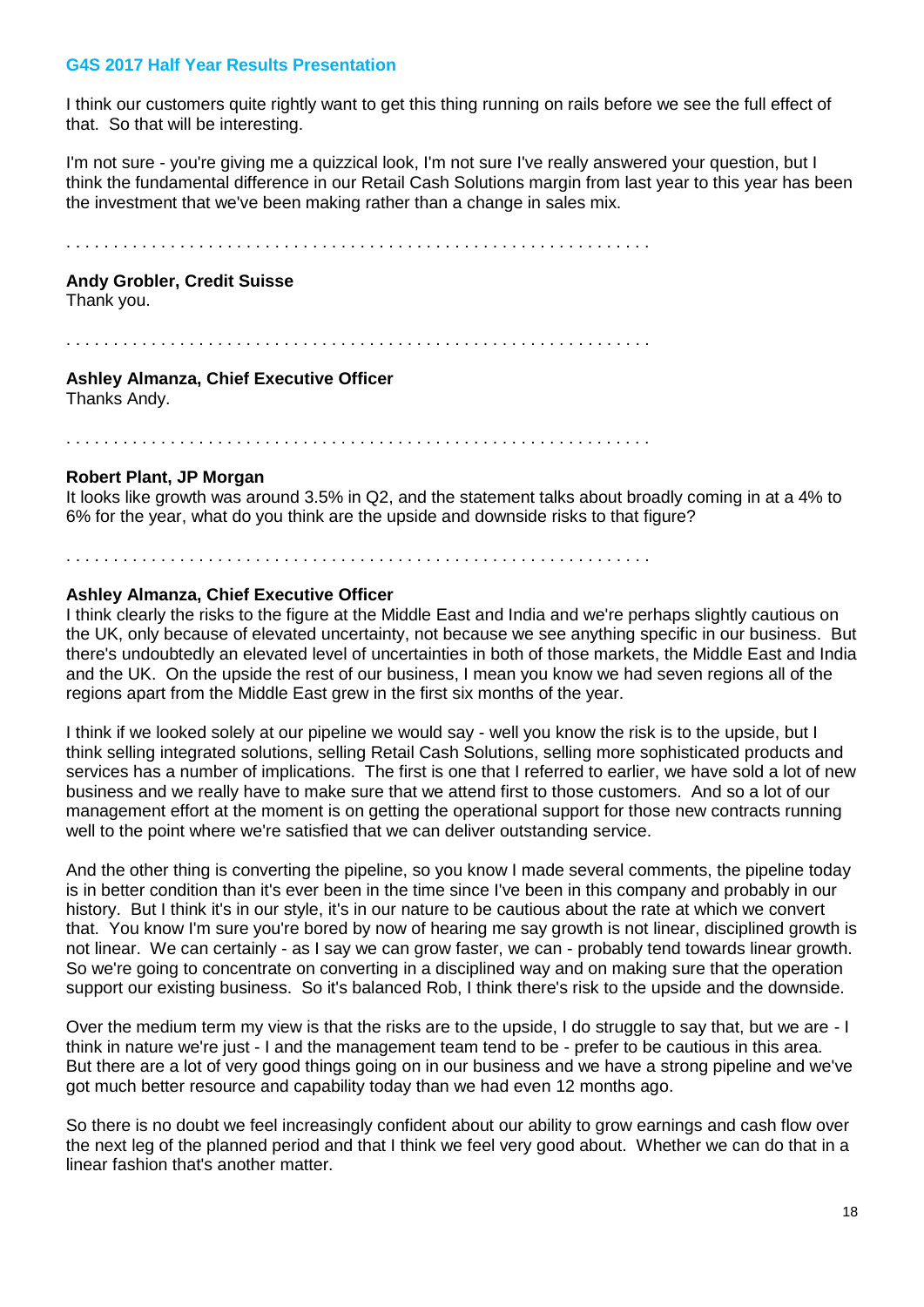. . . . . . . . . . . . . . . . . . . . . . . . . . . . . . . . . . . . . . . . . . . . . . . . . . . . . . . . . . . . . .

#### **Rajesh Kumar, HSBC**

Morning, just following up on the earlier question on Cash360 the hardware component; obviously the Walmart contract had a bit hardware component to it, which was a sale rather than giving them the item. If you take that out the incremental margin looks quite attractive in terms of the drop through margin. Would it be fair to assume similar drop through margin, and I'm assuming the hardware contracts are 5, 6% margin not more? But if you look at the rest it looks like it has a decent margin which is consistent with what your peers have been reporting in North American retail cash handling kind of businesses. So do you see the incremental margins despite sales investment to be healthy in that space?

. . . . . . . . . . . . . . . . . . . . . . . . . . . . . . . . . . . . . . . . . . . . . . . . . . . . . . . . . . . . . .

# **Ashley Almanza, Chief Executive Officer**

The short answer is yes, we know we had to pre-invest in sales business development, operational support and that that will dilute the margin in the short run. But as I said in my presentation, investment that we're making in technology enabled solutions in both our Secure Solutions business and our Cash Solutions business offer the opportunity to earn a higher margin. These are more sophisticated solutions and they convey bigger benefits to our customers so there's room to earn a higher margin. So yes we do see that over time as we get scale in these businesses that the margin will improve.

. . . . . . . . . . . . . . . . . . . . . . . . . . . . . . . . . . . . . . . . . . . . . . . . . . . . . . . . . . . . . .

#### **Rajesh Kumar, HSBC**

And does that factor in with the Bureau of Labour Statistics data on security wage inflation, that's running anywhere between 8 and 11 depending on which line item you look at, security, investigation, alarms, movement. So the rate of inflation in that market seems to be quite high and some of your competitors have quite a big churn, some of your competitors are struggling to find staff to man there. So does that healthy margin outlook factor in all these headwinds?

. . . . . . . . . . . . . . . . . . . . . . . . . . . . . . . . . . . . . . . . . . . . . . . . . . . . . . . . . . . . . .

#### **Ashley Almanza, Chief Executive Officer**

So I mean I think the first thing I'd say is that I think, and I don't know to which competitors you're referring, but I think many of the comments that we see relate to very specific locations, a competitor operating in one part of a market seeing scarcity of resource and that affecting their ability to grow or to deliver an acceptable margin.

We're a global business and we're operating across many, many markets. At any given time there will be some locations around the world where we see tight labour markets; it's not new to us so we're accustomed to seeing it and to managing through that. And in other parts of our business we continue to recruit, train, develop people without substantial difficulties.

So yes I mean I think when we look at the potential to grow our margin, improve our revenue mix, we recognise that there will be things that we have to contend with in particular locations. But taken as a whole we still think that bringing these solutions to the market place will improve our revenue mix and our margin.

. . . . . . . . . . . . . . . . . . . . . . . . . . . . . . . . . . . . . . . . . . . . . . . . . . . . . . . . . . . . . .

#### **Rajesh Kumar, HSBC**

I was specifically asking you about the US that's where the rate of inflation figures and scarcity is building up?

. . . . . . . . . . . . . . . . . . . . . . . . . . . . . . . . . . . . . . . . . . . . . . . . . . . . . . . . . . . . . .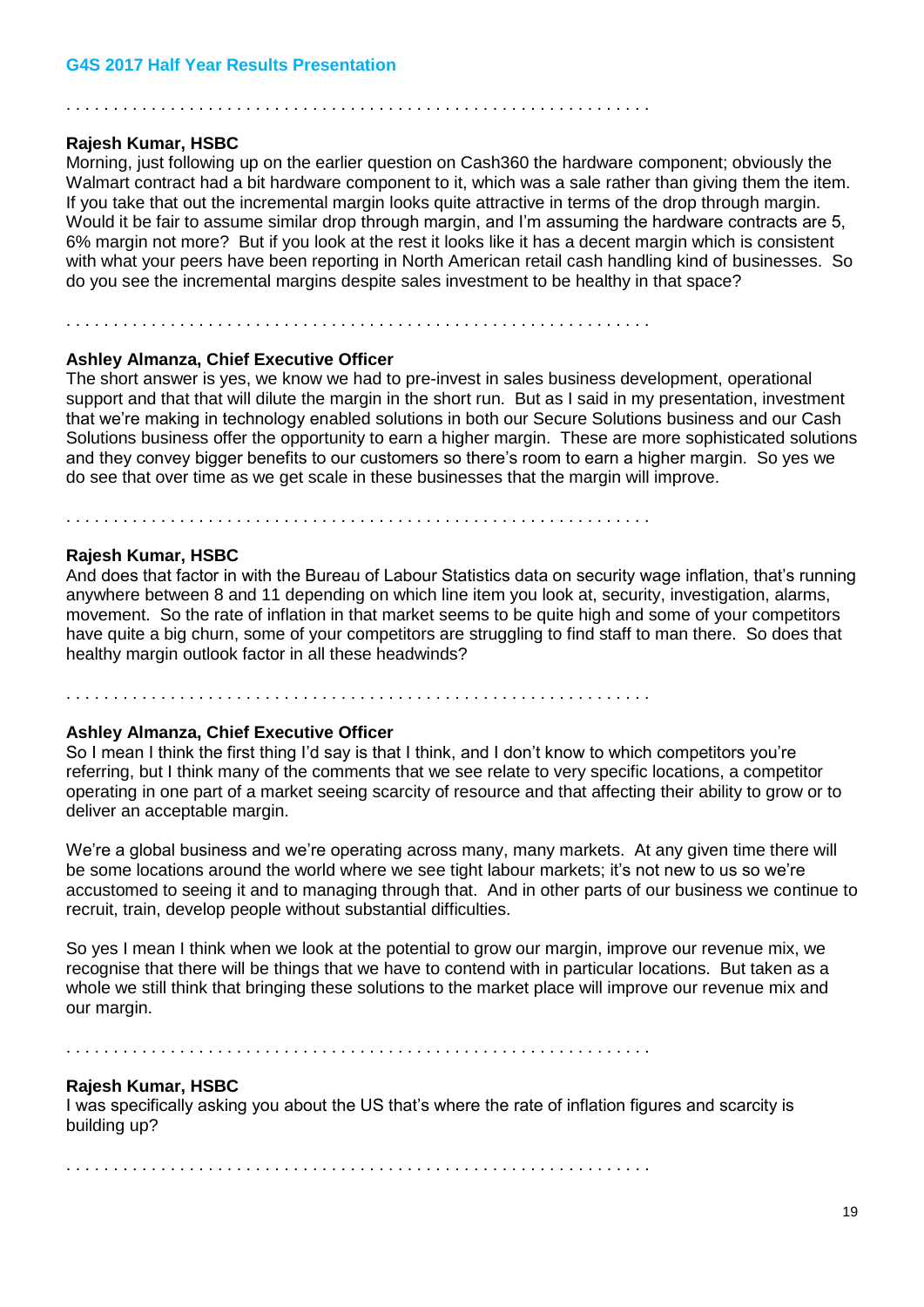#### **Ashley Almanza, Chief Executive Officer**

Yes so I mean again, the US is a vast market and its location specific, there are some locations where we do see labour market tightness. And as I said earlier in the first six months by applying commercial discipline in those markets we had a constrained growth rate of 5%. We're quite happy to operate that's one of the responses that you can have, it's not the only response, of course our colleagues in HR, our colleagues in the line are looking to find other ways of bringing resource to those markets so that we can continue to bid for more opportunities.

So look it's very clear unemployment is at a 10. 15 year low in North America so I think that tells its own story, but we know that and we factor that into our plans.

. . . . . . . . . . . . . . . . . . . . . . . . . . . . . . . . . . . . . . . . . . . . . . . . . . . . . . . . . . . . . .

#### **Rajesh Kumar, HSBC**

And I promise this is the last one. The portfolio business, are you now comfortable with what is portfolio and what is continuing?

. . . . . . . . . . . . . . . . . . . . . . . . . . . . . . . . . . . . . . . . . . . . . . . . . . . . . . . . . . . . . .

#### **Ashley Almanza, Chief Executive Officer**

So I think most of the portfolio work has been done, there's still more to do, we've got businesses which are clearly non-core, they're not security, they're not cash management, the time has not been right up to now to sell those businesses, we'll keep looking for the right opportunity to get them into the market place.

And as I think we said, well I'm sure we said in November 2013 and we've been consistent in this view, you know portfolio management is the flipside of capital discipline, all of the businesses in our portfolio have to earn their keep and we manage those businesses for value.

So the broad answer is yes we're comfortable with the shape of our portfolio Programme, there's a bit more to do but the overall shape of it we're comfortable with and the caveat is we manage for value.

. . . . . . . . . . . . . . . . . . . . . . . . . . . . . . . . . . . . . . . . . . . . . . . . . . . . . . . . . . . . . .

# **Rajesh Kumar, HSBC**

Thank you.

. . . . . . . . . . . . . . . . . . . . . . . . . . . . . . . . . . . . . . . . . . . . . . . . . . . . . . . . . . . . . .

#### **Sylvia Barker, Deutsche Bank**

Hi, I've actually just got two follow ups on, I'm sorry on Cash360 again. But just in terms of the shape of US Retail Solutions so Q3 did you have any revenue from the Walmart contract in Q3 last year or what is the phasing exactly of that? And then Q4 do you have the midsized contract starting in Q4 already, I wasn't quite clear from the presentation?

. . . . . . . . . . . . . . . . . . . . . . . . . . . . . . . . . . . . . . . . . . . . . . . . . . . . . . . . . . . . . .

### **Ashley Almanza, Chief Executive Officer**

So we have never I think confirmed who the very large retailer is.

. . . . . . . . . . . . . . . . . . . . . . . . . . . . . . . . . . . . . . . . . . . . . . . . . . . . . . . . . . . . . .

#### **Tim Weller, Chief Financial Officer**

Someone else did.

. . . . . . . . . . . . . . . . . . . . . . . . . . . . . . . . . . . . . . . . . . . . . . . . . . . . . . . . . . . . . .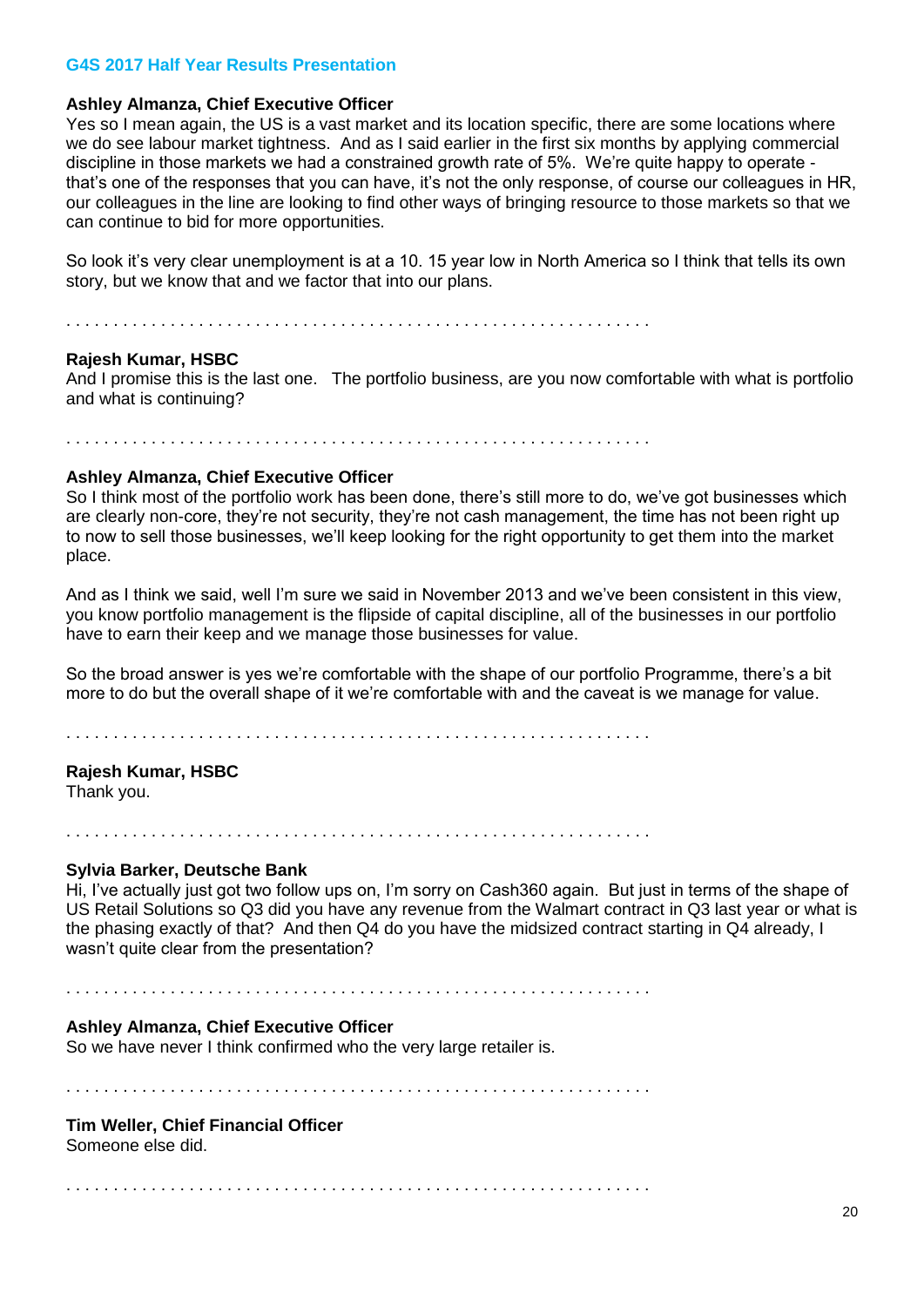# **Ashley Almanza, Chief Executive Officer**

Oh someone did okay well we'll leave that to them but yes we did have revenues from our largest customer in North America last year, we did. And yes we would expect to get some revenues from our midsized retail contract or rather large contract midsized retail format in the second half of this year. The way - I'm sure you know this forgive me for telling you what you know but the way it works in retail in North America you have to get everything done before Thanksgiving and then retailers don't do anything that might interfere with the shopping season.

So we'll get as much of it in before Thanksgiving, of course during that period incurring commissioning costs, ramping up costs. So we'll start to see the revenue but the real benefit to the bottom line will flow in 2018 from that contract and we hope some others as well.

. . . . . . . . . . . . . . . . . . . . . . . . . . . . . . . . . . . . . . . . . . . . . . . . . . . . . . . . . . . . . .

# **Tim Weller, Chief Financial Officer**

Just to be clear on the last year impact of the Walmart contract. It was in ramp up phase in Q3 and then was at full run rate in Q4 so the Q4 is the one where there was a higher level of revenue than Q3 so that's how the comps worked for the second half of last year.

. . . . . . . . . . . . . . . . . . . . . . . . . . . . . . . . . . . . . . . . . . . . . . . . . . . . . . . . . . . . . .

#### **Sylvia Barker, Deutsche Bank**

Okay so just for that business it's reasonable to assume that you will probably be down year on year just within that Cash business in Q3 and then maybe a little bit more in Q4?

. . . . . . . . . . . . . . . . . . . . . . . . . . . . . . . . . . . . . . . . . . . . . . . . . . . . . . . . . . . . . .

#### **Ashley Almanza, Chief Executive Officer**

We'll have to wait and see.

. . . . . . . . . . . . . . . . . . . . . . . . . . . . . . . . . . . . . . . . . . . . . . . . . . . . . . . . . . . . . .

. . . . . . . . . . . . . . . . . . . . . . . . . . . . . . . . . . . . . . . . . . . . . . . . . . . . . . . . . . . . . .

#### **Sylvia Barker, Deutsche Bank**

And then just going back to the portfolio businesses so you've moved seven again, sorry it looks like the shape of their profits were actually more loss making last year and then improved this year. So it looks like your margin was flattish versus where it would have been down if we didn't kind of adjust for that. When do you actually just stop moving them around so that we can have a continual basis because presumably they're not in discontinued operations, they're just split out and then sometimes they move back in? Are we going to look it in at some point?

#### **Ashley Almanza, Chief Executive Officer**

So they move when either we terminate a sales process in the market or when we have managed those businesses to a position where actually the hold value is greater than the market value. And as we've said before we own these businesses until we don't or our shareholders until we don't. And so we have to look after them in the same way as we do the other businesses and that's what we do and we incentivise our managers in the same way and indeed all of the businesses in our portfolio are in our compensation plans, we have to keep performing in all of those businesses.

So yes you're right some of our businesses did improve in the first half of this year. And they improved to the extent that we think the hold value, not just today but in the future it's going to be better than the disposal value. It might be though that where we've improved a business somebody comes along and says look that's a small business, it's in a market where that market will always be small and we end up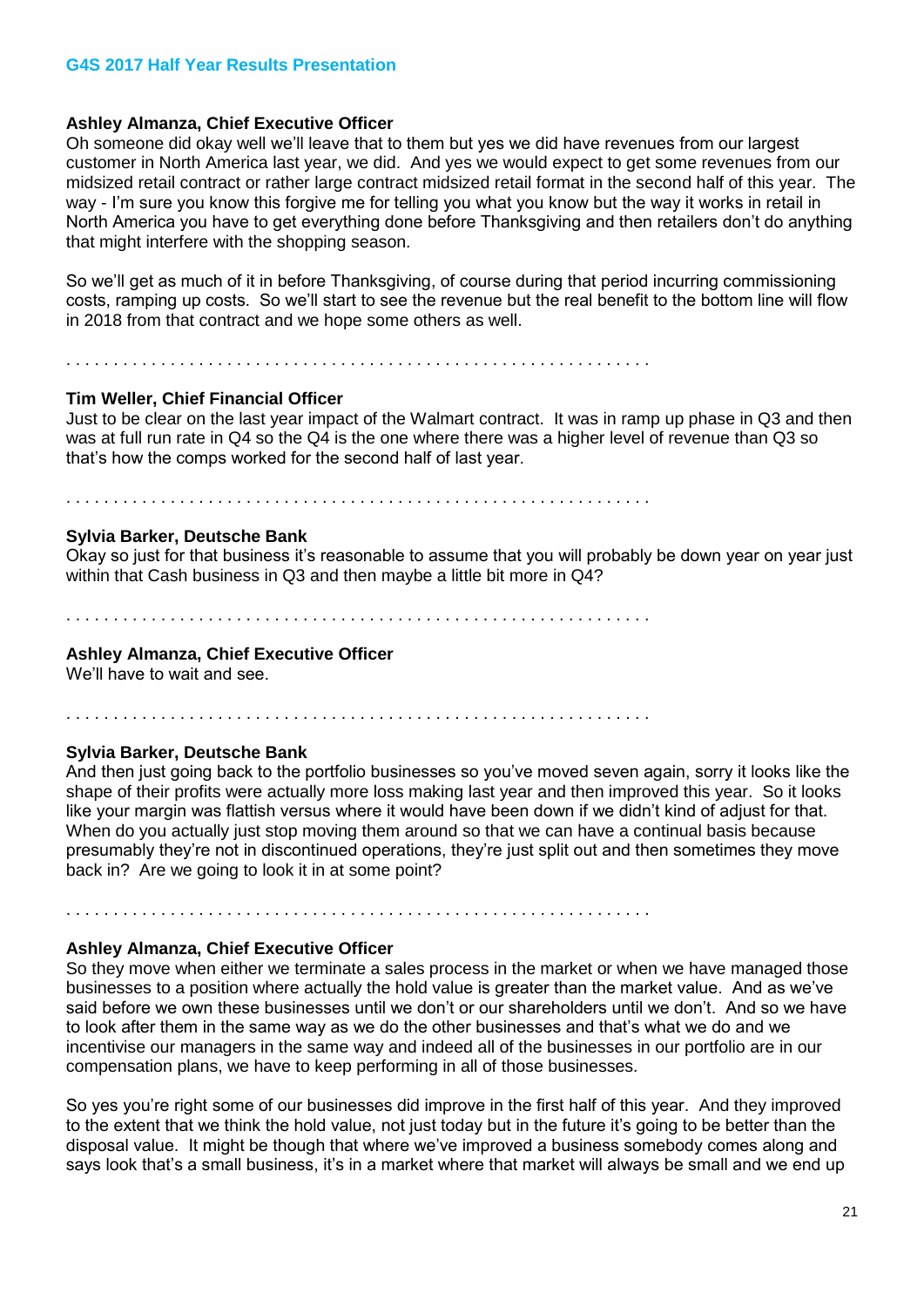selling a business that's moved into continuing operations. So I don't think we should be too rigid in terms of creating value.

On the accounting I'll let Tim comment but I think what we endeavour to do is to lay it all out clearly so you can see very clearly what's happened and you can make whatever judgements are appropriate to make and that's what we'll continue to do.

. . . . . . . . . . . . . . . . . . . . . . . . . . . . . . . . . . . . . . . . . . . . . . . . . . . . . . . . . . . . . .

. . . . . . . . . . . . . . . . . . . . . . . . . . . . . . . . . . . . . . . . . . . . . . . . . . . . . . . . . . . . . .

# **Tim Weller, Chief Financial Officer**

Yes I mean the restatements as Ashley said are to get things very clearly on a like with like basis year on year so where we conclude something should go into portfolio, we adjust both comparators and clearly they're in the existing numbers of the current year and vice versa when they move back the other way.

Factually the profit adjustment to the last half year so the first half of last year for that reclassified from portfolio to continuing was a couple of million. And the businesses in the current year earned a couple of million so it doesn't actually have an impact on margins year on year in terms of the - that particular restatement.

And as Ashley says you've got the analysis of the effect on the half year in the pack on a region by region basis and in the slides we put the impact on the last full year. So you can populate the starting point for the models very clearly on a regional basis reflecting where we are with the portfolio programme and also the onerous contracts as well.

# **Sylvia Barker, Deutsche Bank**

So just two follow ups. Just on the Cash business can you talk a little bit more about the strategy so it seems like you're moving your retail solutions out into the markets where you actually have an underground CIT business as well. Because obviously we're now - Brinks have obviously come out with the new strategy, Loomis are out with a new strategy and obviously we've got …… cash listed, so all the players are talking about integration and everyone's very keen to bulk up in the markets of interest. So how do you see your strategy longer term, because obviously you are number one or number two in 41 countries, but the market share itself is maybe not dominant or you might need to invest if you were to keep all of those markets, how do you feel about that?

. . . . . . . . . . . . . . . . . . . . . . . . . . . . . . . . . . . . . . . . . . . . . . . . . . . . . . . . . . . . . .

# **Ashley Almanza, Chief Executive Officer**

So I think as I said we focus on the customer actually and we try and improve the offering to the customer and we think that that is the best strategy for our business. In terms of markets - and sorry that is about lowering the cost of handling cash and increasing the ease of use.

In terms of markets we do want to concentrate in markets where we're number one or number two which is most of what we have today. In those markets where we're not number one and number two we can potentially a path to getting to that position. And so our strategy is to pursue that to aggregate volumes and use new products and services to get into a number one and number two positions.

I'm not sure Sylvia if this is what you were alluding to but certainly one of the things that we are looking at is our ability to grow in markets where we don't have a traditional CIT and cash processing business. And we know that can work because we've done it and the question is where else can we apply that?

This is a question of priorities really, we're faced on the one hand with a truly very exciting pipeline in markets where we are already established and finite resource and so that is our number one priority to grow that. Certainly where we have an advantage, I'm sure everyone says they have an advantage, but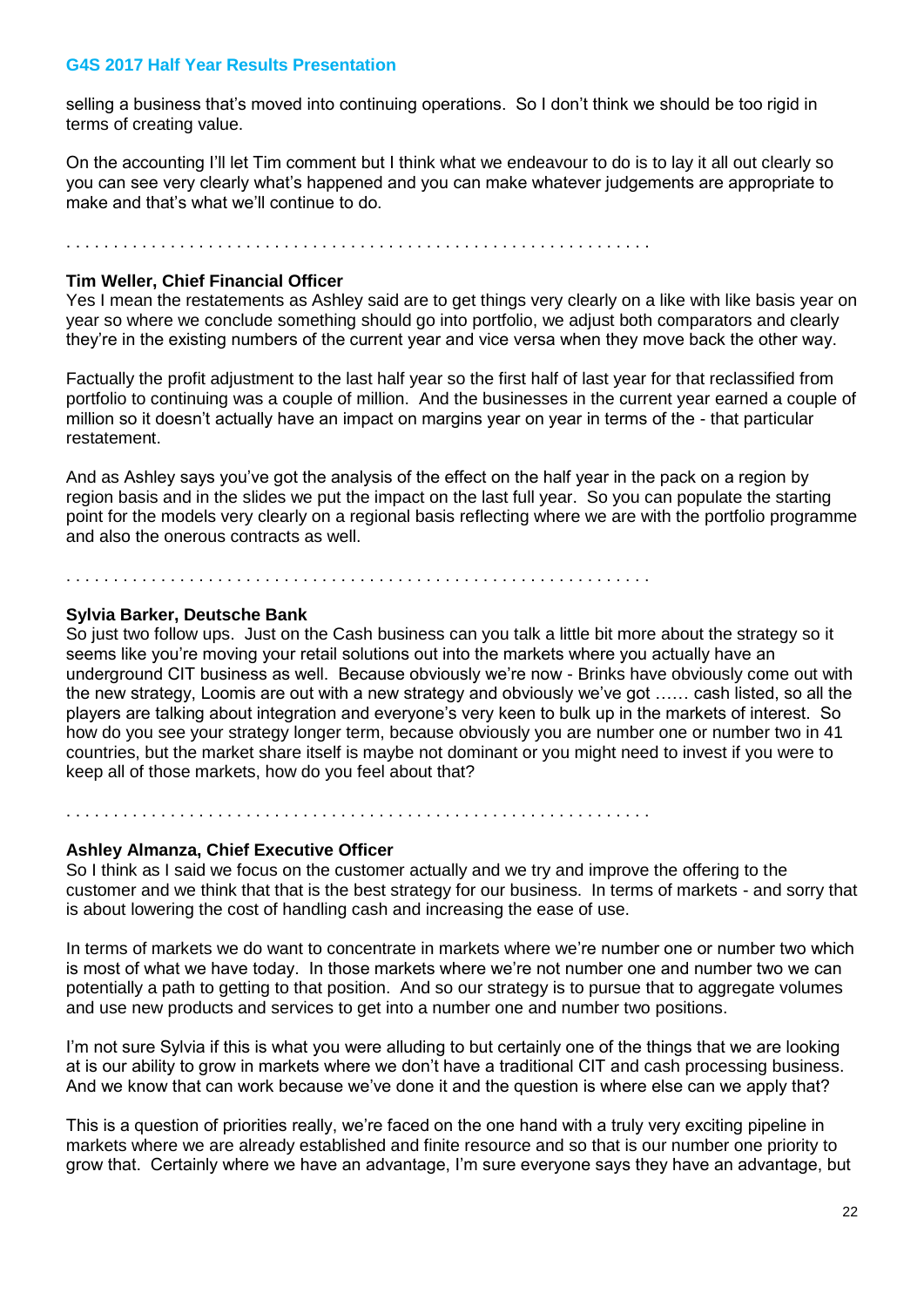ultimately I think the numbers tell the story. Where we have the advantage our strategy is to invest in sales and business development and press that advantage as hard as we can.

And I think that in the markets where we're already established, the other part of our strategy of course is to incentivise out sourcing by customers and incentivise switching by customers. So to switch to our services because they're lower cost and easier to use and to outsource some of their services or some of the work that they do. And as I said during the presentation it certainly feels like the conversations we're having with our customers today are very different, they're at a different level in the organisation and are very specific.

So the phrase I use, we've moved from the drawing board into the pipeline, we're talking about very specific opportunities to outsource more cash handling volumes. So I'm not really sure that I've answered your question, I'm happy to try again if I didn't?

. . . . . . . . . . . . . . . . . . . . . . . . . . . . . . . . . . . . . . . . . . . . . . . . . . . . . . . . . . . . . .

#### **Sylvia Barker, Deutsche Bank**

I guess the structure is a little bit different because you're pursuing specific contracts rather than necessarily just after increasing the density of your networks in the markets where you are in which is ...

. . . . . . . . . . . . . . . . . . . . . . . . . . . . . . . . . . . . . . . . . . . . . . . . . . . . . . . . . . . . . .

### **Ashley Almanza, Chief Executive Officer**

Yes both, I think I said aggregation, utilisation, innovation and the aggregation and utilisation is about driving network density. I think our competitors, it's not for me to say it but when I look at what's happening in the market there seems to be a lot more interest in M&A in their strategies. I think our strategy in Cash is fundamentally an organic strategy and we feel confident about that, we feel that we can grow strongly with our organic strategy. So I think that is a very - I won't name all the players but certainly two players where I think that's quite a prominent feature of their strategy and it's clearly not in ours.

. . . . . . . . . . . . . . . . . . . . . . . . . . . . . . . . . . . . . . . . . . . . . . . . . . . . . . . . . . . . . .

#### **Sylvia Barker, Deutsche Bank**

And sorry just last one. On Europe we didn't have the original breakdown quite as much, can you just talk a little bit about which countries did particularly well and how much of the margin improvement was maybe mix? Thank you.

. . . . . . . . . . . . . . . . . . . . . . . . . . . . . . . . . . . . . . . . . . . . . . . . . . . . . . . . . . . . . .

#### **Ashley Almanza, Chief Executive Officer**

I have to defer to Tim on the mix effect and we may need to come back to you on that. Actually we saw very good growth in North West Europe in the first half of this year which is a bit different from what we've seen; the growth was more evenly spread. And I think 18 months ago we were doing well in Southern Europe which is a smaller business for us than perhaps Eastern Europe. We've seen some good growth also in countries like Romania, but most of the growth was North West Europe. Some of it did come from our Systems businesses so as you know we have a very strong Systems business in Denmark and that business is performing well.

But just generally, to reiterate the point, generally we see more optimistic or we have a more optimistic view on the outlook in Continental Europe. I don't know precisely how much was margin mix; it's perhaps something we can come back to you on.

. . . . . . . . . . . . . . . . . . . . . . . . . . . . . . . . . . . . . . . . . . . . . . . . . . . . . . . . . . . . . .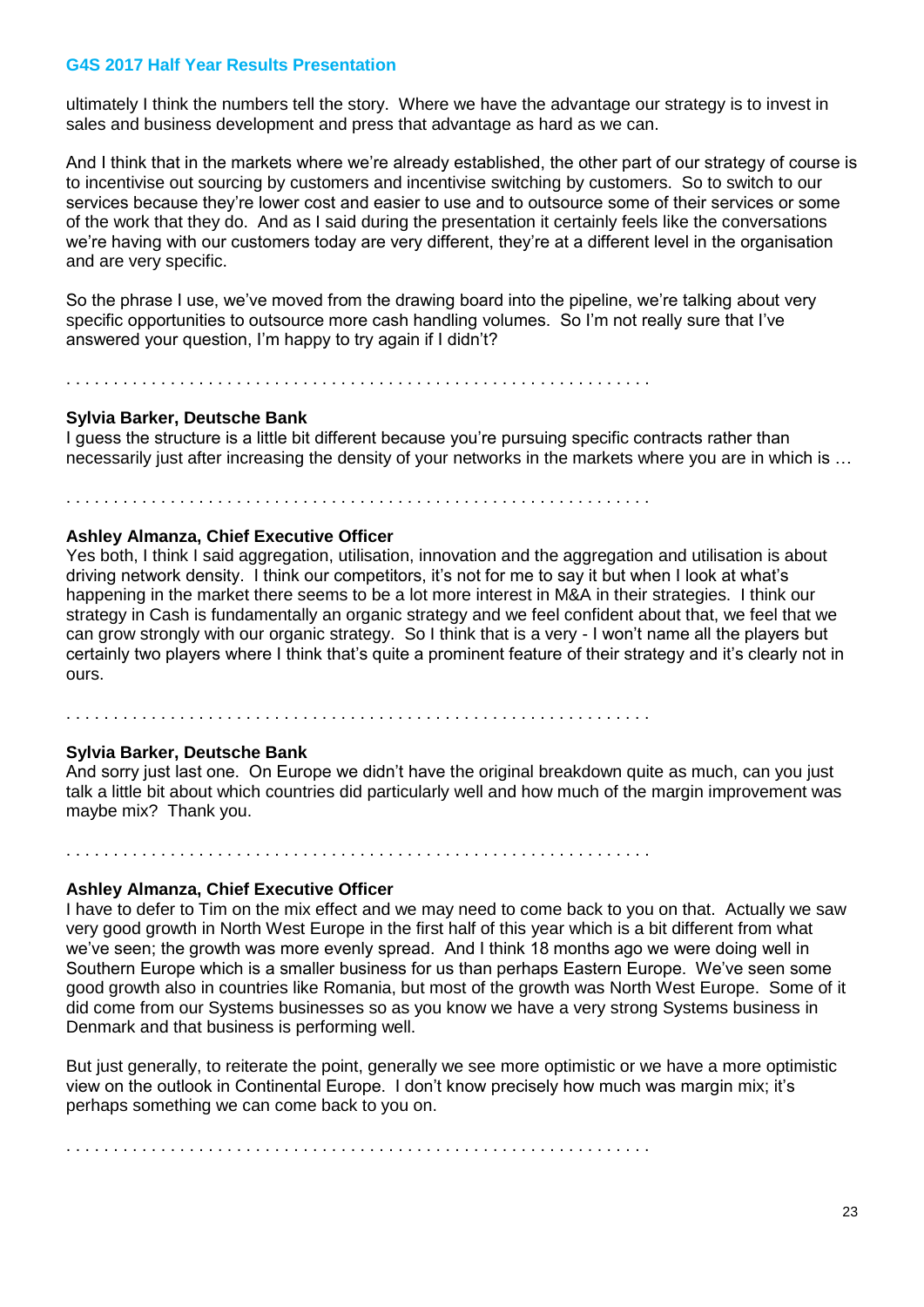#### **Tim Weller, Chief Financial Officer**

No just in terms of the beneficial impact year on year in terms of profit and the improved margin, Ashley mentioned in his slides talking about the impact in Europe in particular of some of the restructuring initiatives we pushed through and that clearly benefited our Secure Solutions business in terms of their profitability year on year. So actually Secure Solutions showed a margin improvement in Europe as a result of that and that was quite a heavy driver of the overall profit increase in Europe itself. But as Ashley said in terms of local revenue growth we actually saw Northern Europe growing strongly in both business lines.

. . . . . . . . . . . . . . . . . . . . . . . . . . . . . . . . . . . . . . . . . . . . . . . . . . . . . . . . . . . . . .

#### **Paul Checketts, Barclays Capital**

I've got two questions please. The first relates to when we sat here at the full year results you talked about that you had some trials and discussions ongoing in North America with customers about adoption of Cash360. I wonder if any of those trials have concluded and the customer's elected not to adopt this solution? That's the first question.

And the second is can you give us a sense for the phasing of the cost savings excluding the finance charges over 2017, '18 and '19? Thanks.

. . . . . . . . . . . . . . . . . . . . . . . . . . . . . . . . . . . . . . . . . . . . . . . . . . . . . . . . . . . . . .

#### **Ashley Almanza, Chief Executive Officer**

So trials I don't think so, potentially some of the smaller trials won't go through to a full deal typically because commercial terms of the customer or the customer's not ready to make the change in their operating environment. That's usually one of the big things that it's not just about them being convinced that our solution is the right solution, it's making the changes to the way they run the operations in store and getting the timing of that right.

But no most of our larger pilots are still running, we and the customer - and particularly the customers like to run them for a good period, so we're confident that we can deliver. We get a lot of good data from the pilots particularly around cost of service; cost to support that service and that gives us greater confidence when it comes to the final contract. And of course the customer gets confidence that the things going to work. So I can't think off hand Paul of any large pilots that we've terminated in that way, there might be some smaller ones and there are some new pilots which we are starting.

So hopefully when we get to full year we'll have some more to talk about apart from pilots. We celebrate every time we win a new pilot it's a very good thing because almost always it's just us, there's no one else in that pilot and that's a very good sign that that opportunity has got a better chance of being converted in the pipeline. Because the customer has to commit resource, time and money to those pilots so yes.

Phasing Tim can give us the detail but I think broad shape I think we have to think again about investing as well as harvesting productivity gains in the near term. So we'll for sure continue to get some productivity gains this year from the programmes that we put in place last year. But for the next leg of the journey the programmes that we're now starting up we're not counting on any benefits this year. We'll get benefits next year, some of those will be reinvested, somebody asked earlier either Nick or Andy about how we should think about the reinvestment. I think the way to think about that is we'll do more of the reinvestment early, in broad terms that's what we're looking to do if possible.

That is to say we want to bring the growth opportunities forward and apply the investment to the growth early in the next three to three and a half year plan period. And so if you're thinking about bottom line it's going to be more heavily weighted towards '19 and '20 although we will undoubtedly get some benefit in '18.

. . . . . . . . . . . . . . . . . . . . . . . . . . . . . . . . . . . . . . . . . . . . . . . . . . . . . . . . . . . . . .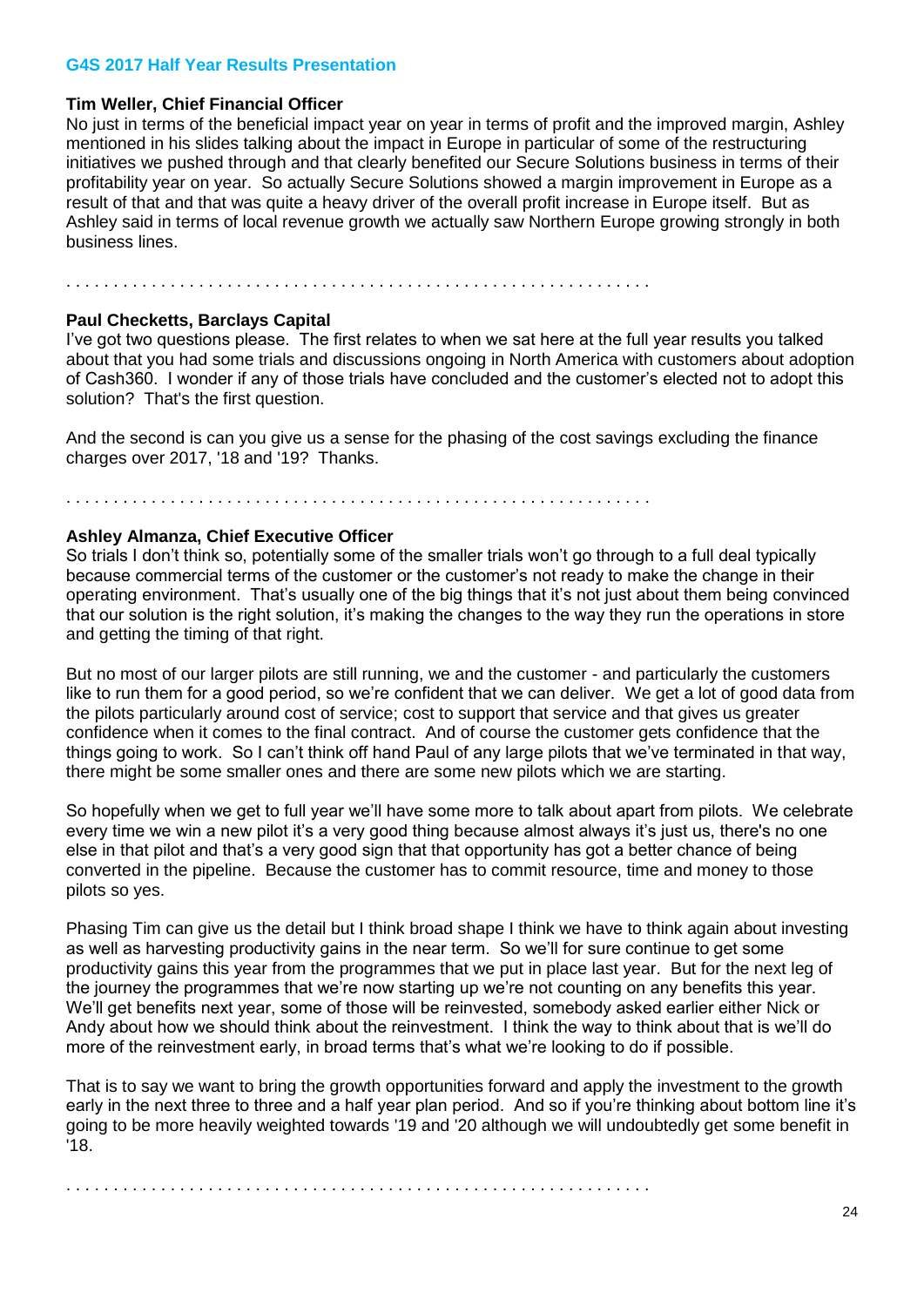# **Tim Weller, Chief Financial Officer**

Yes if you're looking for a pictorial representation of how the non-finance cost savings flow through I would just do something like that. Invariably it's lower to start with and as the different initiatives come through it will be higher the further out you get over the three year period. And if you think about the drivers behind those savings that Ashley was talking about with things like benchmarking flowing through into focusing on how we run our business and then IT enabled change, in that order those will flow through. So the benchmarking will yield the earlier benefits and then process reengineering, the longer duration ones getting IT enabled will take even further so that's why it is that sort of profile.

. . . . . . . . . . . . . . . . . . . . . . . . . . . . . . . . . . . . . . . . . . . . . . . . . . . . . . . . . . . . . .

# **Ashley Almanza, Chief Executive Officer**

Well even on the webcast you're going to have to have a go at describing that motion with your hand.

. . . . . . . . . . . . . . . . . . . . . . . . . . . . . . . . . . . . . . . . . . . . . . . . . . . . . . . . . . . . . .

#### **Tim Weller, Chief Financial Officer**

Starts slow and ends up high.

. . . . . . . . . . . . . . . . . . . . . . . . . . . . . . . . . . . . . . . . . . . . . . . . . . . . . . . . . . . . . .

# **Ashley Almanza, Chief Executive Officer**

So it's broadly consistent with I think the narrative that I gave about the phasing. Thank you Paul.

. . . . . . . . . . . . . . . . . . . . . . . . . . . . . . . . . . . . . . . . . . . . . . . . . . . . . . . . . . . . . .

#### **Helen Parris, Director of Investor Relations**

Thank you very much, really just to follow on there's a question from Kean Marden at Jefferies saying what proportion of cost savings over the past three years have been reinvested and is this a sensible guide to the future?

. . . . . . . . . . . . . . . . . . . . . . . . . . . . . . . . . . . . . . . . . . . . . . . . . . . . . . . . . . . . . .

#### **Ashley Almanza, Chief Executive Officer**

I'll ask Tim to address the first part of that question. As to it being a sensible guide to the future - not really because as I said it's going to be driven by this scale and quality of the growth opportunities. I think we said in November 2013 that we would invest £20m or so in the end in sales and business development and in the end we invested more than that, closer to £30m.

And what we also did was we invested in risk management and controls. Because as you will recall in 2013 and I think Kean's referring to the programme that we set up back then, one of the issues that we had was we weren't satisfied with our controls around particularly contracting. And we put in place better controls around contracting and capital appraisal, investment appraisal. So that was another area where we invested very heavily. And we've invested in some of our next stage productivity programmes so we talk about lean processes in IT well that investment has already started.

So I think we would in proportionate terms hope to do slightly better and of course I'll be delighted to be wrong on the basis that the growth opportunities are so compelling but we'll see that first in the pipeline, that's what will drive the rate of investment.

. . . . . . . . . . . . . . . . . . . . . . . . . . . . . . . . . . . . . . . . . . . . . . . . . . . . . . . . . . . . . .

#### **Helen Parris, Director of Investor Relations**

Can I just follow up with some of the other questions that have come in as well? So question from Nigel Hawthorn (?), saying can we expect to see an increased dividend for the full year?